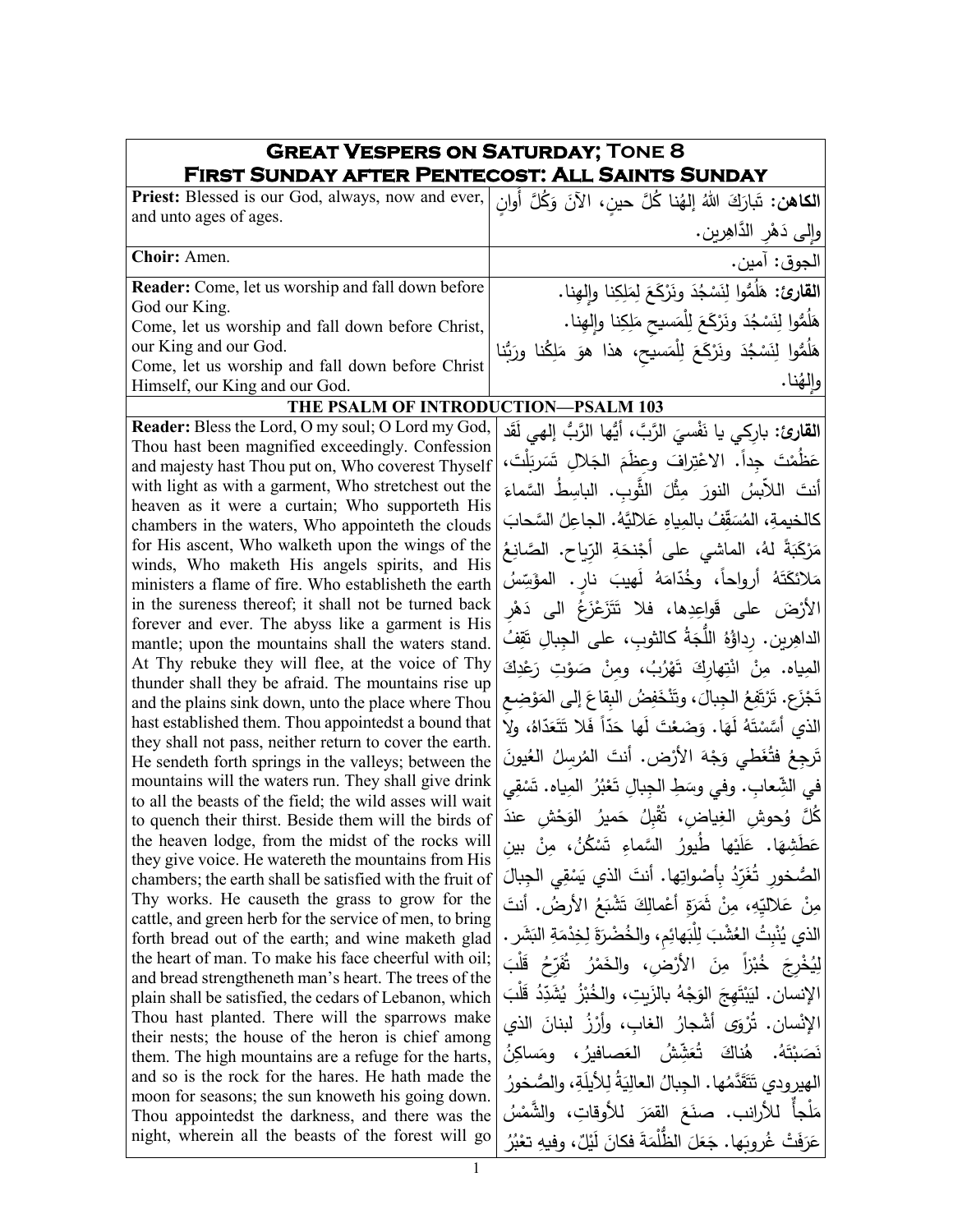| abroad; young lions roaring after their prey, and                                                               | جميعُ وحوش الغاب. أشْبالٌ تَزْأَرُ لِتَخْطُفَ وتَطْلُبَ                |
|-----------------------------------------------------------------------------------------------------------------|------------------------------------------------------------------------|
| seeking their food from God. The sun ariseth, and<br>they are gathered together, and they lay them down         | مِنَ اللهِ طَعامَها. أَشْرَقَتِ الشَّمسُ فاجتَمَعَتْ، وفي              |
| in their dens. Man shall go forth unto his work, and                                                            | صِيَرِها رَبَضَت. يَخْرُجُ الإِنسانُ إِلَى عَمَلِهِ وإِلَى             |
| to his labor until the evening. How magnified are Thy                                                           |                                                                        |
| works, O Lord! In wisdom hast Thou made them all.                                                               | صِناعَتِهِ حتى المَساء. ما أَعْظَمَ أَعْمالَكَ يا ربُّ،                |
| The earth is filled with Thy creation. So is this great                                                         | كُلُّها بحِكْمَةٍ صنَعْتَ، قَدِ امْتَلأْتِ الأَرضُ مِنْ                |
| and spacious sea, wherein are things creeping<br>innumerable, small living creatures with the great.            | خليقَتِكَ. هذا البَحْرُ الكَبيرُ الواسِعُ، هناكَ دَبّاباتٌ لا          |
| There go the ships; there this leviathan, whom Thou                                                             | عَدَدَ لَهَا، حَيَواناتٌ صِغَارٌ مَعَ كِبارٍ . هُناكَ تَجْرِي          |
| hast made to play therein. All things wait on Thee, to                                                          |                                                                        |
| give them their food in due season; when Thou givest                                                            | السُّفُنُ، هذا النِّتّينُ الذي خَلَقْتَهُ يَلْعَبُ فيه. وكلّها         |
| it them, they will gather it. When Thou openest Thy                                                             | إِيّاكَ تَتَرَجَّى، لِتُعْطِيَها طعامَها في حينِه، وإذا أنتَ           |
| hand, all things shall be filled with goodness; when<br>Thou turnest away Thy face, they shall be troubled.     | أَعْطَيْتَها جِمَعَتْ. تَفْتَحُ يدَكَ فَيَمْتَلِئُ الْكُلُّ خيْراً،    |
| Thou wilt take their spirit, and they shall cease; and                                                          | تَصْرِفُ وجهَكَ فَيَضْطَرِبونِ. تَنْزِعُ أَرواحَهُمْ فَيَفْنَوْنَ،     |
| unto their dust shall they return. Thou wilt send forth                                                         |                                                                        |
| Thy Spirit, and they shall be created; and Thou shalt                                                           | والى تُرابهمْ يَرْجعونَ . تُرْسِلُ روحَكَ فَيُخلَقُونَ، وتُجَدِّدُ     |
| renew the face of the earth. Let the glory of the Lord<br>be unto the ages; the Lord will rejoice in His works. | وَجْهَ الأرض. لِيَكُنْ مَجْدُ الرَّبِّ إِلَى الدهْرِ ، يَفْرَحُ        |
| Who looketh on the earth and maketh it tremble,                                                                 | الرَّبُّ بأعمالِه. الذي يَنْظُرُ إلى الأرْض فيَجْعَلُها                |
| Who toucheth the mountains and they smoke. I will                                                               | تَرْتَعِدُ، ويَمَسُّ الجبالَ فتُدَخِّنُ. أَسَبِّحُ الرَّبَّ في         |
| sing unto the Lord throughout my life, I will chant to                                                          | حَيَاتِي، وأَرَّتِلُ لإلهِي ما دُمْتُ مَوْجوداً. يَلَذُ لَهُ           |
| my God for as long as I have my being. May my<br>words be sweet unto Him; I will rejoice in the Lord.           |                                                                        |
| O that sinners would cease from the earth, and they                                                             | تَأْمُلِي، وأنا أفرَحُ بالرَّبِّ. لِتَبِدِ الخَطأةُ مِنَ الأرضِ،       |
| that work iniquity, that they should be no more. Bless                                                          | ولا يبْقَ فيها الأَثَمَة. بارِكِي يا نفسِيَ الرَّبِّ. الشَّمْسُ        |
| the Lord, O my soul. The sun knoweth his going                                                                  | عَرَفَتْ غُروبَها، جَعَلَ الظُّلْمَةَ فكانَ لَيْلٌ. ما أَعظَمَ         |
| down. Thou appointedst the darkness, and there was                                                              | أعمالَكَ يا رِبُ، كلَّها بحِكْمَةٍ صَنَعْتَ.                           |
| the night. How magnified are Thy works, O Lord! In<br>wisdom hast Thou made them all.                           |                                                                        |
| Glory to the Father, and to the Son, and to the Holy                                                            | المَجْدُ للِآبِ، والآبنِ، والروحِ القُدُسِ، الآنَ وكُلَّ أوانِ         |
| Spirit; both now and ever, and unto ages of ages.                                                               |                                                                        |
| Amen.                                                                                                           | والِي دَهُرِ الداهِرِينِ. أمينِ.                                       |
| Alleluia, Alleluia, Alleluia. Glory to Thee, O God.<br>(3x)                                                     | هَلِلوبيا، هَلِلوبيا، هَلِلوبيا، المَجْدُ لَكَ يا الله. (ثلاثا)        |
| O our God and our Hope, glory to Thee!                                                                          | يا إلهَنا وَرَجاءَنَا لَكَ المَجْد.                                    |
| THE GREAT LITANY                                                                                                |                                                                        |
| <b>Deacon:</b> In peace, let us pray to the Lord.                                                               | الشماس: بِسَلام إلى الرَّبِّ نَطْلَب.                                  |
| <b>Choir:</b> Lord, have mercy.                                                                                 | ا <b>لجوقة</b> : يا رَبُّ ارْحَم.                                      |
| <b>Deacon:</b> For the peace from above and the salvation                                                       | <b>الشَّماس:</b> مِنْ أَجْلِ السَّلام الذي مِنَ الْعُلَى وخَلاصِ       |
| of our souls, let us pray to the Lord.                                                                          | نُفوسِنا، إلى الرَّبِّ نَطْلُب.                                        |
| <b>Choir:</b> Lord, have mercy.                                                                                 | ا <b>لجوقة</b> : يا رَبُّ ارْحَم.                                      |
| <b>Deacon:</b> For the peace of the whole world, the                                                            |                                                                        |
| good estate of the Holy Churches of God, and the                                                                | ا <b>لشماس :</b> مِنْ أَجْلِ سَلام كُلِّ العالَم وحُسْنِ شَاتِ كنائِسِ |
| union of all, let us pray to the Lord.                                                                          | اللهِ المُقَدَّسَةِ، واتِّحادِ الكُلِّ، إلى الرَّبِّ نَطلَب.           |
| Choir: Lord, have mercy.                                                                                        | ا <b>لجوقة:</b> يا رَبُّ ارْحَم.                                       |
|                                                                                                                 |                                                                        |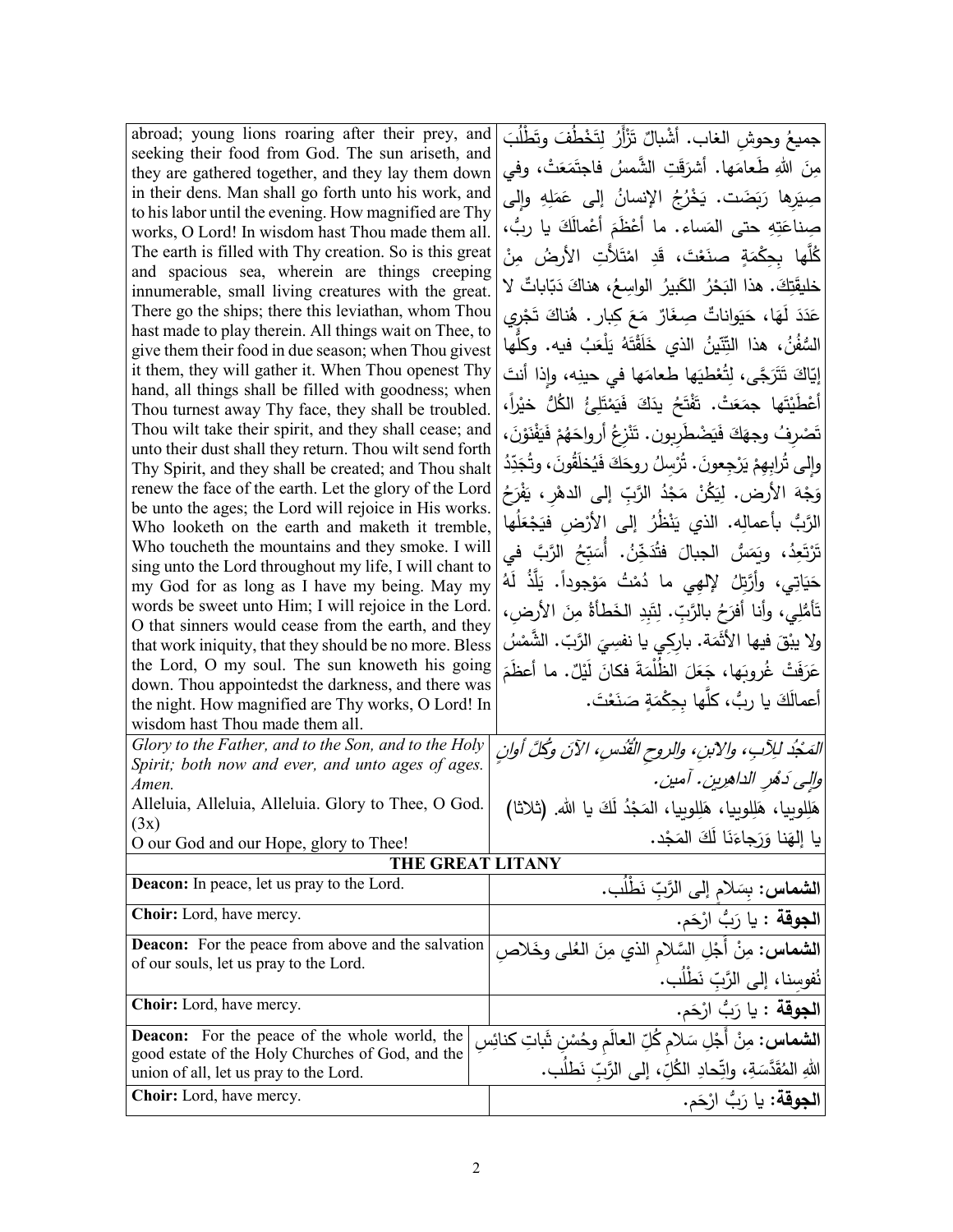| <b>Deacon:</b> For this Holy House and those who<br>with faith, reverence, and fear of God enter                      |  | ا <b>لشماس:</b> مِنْ أَجْلِ هذا النَيْتِ المُقَدَّسِ، والذينَ يَدْخُلُونَ إليهِ                                |
|-----------------------------------------------------------------------------------------------------------------------|--|----------------------------------------------------------------------------------------------------------------|
| therein, let us pray to the Lord.                                                                                     |  | بإيمان وَوَرَعٍ وَخَوفِ اللهِ، إلى الرَّبِّ نَطْلُبٍ.                                                          |
| Choir: Lord, have mercy.                                                                                              |  | <b>الجوقة:</b> يا رَبُّ ارْحَم.                                                                                |
| <b>Deacon:</b> For our father and Metropolitan N.,<br>(our Archbishop N. or Bishop N.), the honorable                 |  | <b>الشماس:</b> مِنْ أَجْلِ أَبينا ومتروبوليتِنا (فلان) وأسقُفِنا                                               |
| presbytery, the diaconate in Christ, all the clergy                                                                   |  | (فلان) والكَهَنَةِ الْمُكَرَّمينَ والشَمامسةِ الخُدّام بالمَسيح،                                               |
| and people, let us pray to the Lord.                                                                                  |  | وجميع الإكليروس والشُّعْبِ، إلى الرَّبِّ نَطْلُبٍ.                                                             |
| Choir: Lord, have mercy.                                                                                              |  | ا <b>لجوقة:</b> يا رَبُّ ارْحَم.                                                                               |
| For Metropolitan Boulos and<br>Deacon:<br>Archbishop Youhanna and their quick release                                 |  | الشماس: مِنْ أجلِ المِتْروبوليتِ بولُسَ والمِطْرانِ يوحَنا                                                     |
| from captivity and safe return, let us pray to                                                                        |  | وفَكِّ أَسْرِهِما وعَوْدَتِهِما سالِمَيْنِ، إلى الرَّبِّ نَطْلُبٍ.                                             |
| the Lord.<br>Choir: Lord, have mercy.                                                                                 |  |                                                                                                                |
|                                                                                                                       |  | ا <b>لجوقة:</b> يا رَبُّ ارْحَم.                                                                               |
| For our country, its President, civil<br>Deacon:<br>authorities, and Armed Forces, let us pray to the Lord.           |  | <b>(في أمريكا) الشمَّاس:</b> مِنْ أَجْلِ حُكّام هَذا البَلَدِ،                                                 |
|                                                                                                                       |  | ومُؤازَرَتِهِمْ في كُلِّ عَمَلٍ صالِحٍ، إلى الرَّبِّ نَطْلُب.                                                  |
| Choir: Lord, have mercy.                                                                                              |  | <b>الجوق</b> : يا رَبُّ ارْحَم.                                                                                |
| <b>Deacon:</b> For this city and every city and countryside<br>and the faithful who dwell therein, let us pray to the |  | ا <b>لشماس:</b> مِنْ أَجْلِ هذهِ المَدينةِ، وجَميع المُدُنِ                                                    |
| Lord.                                                                                                                 |  | والقُرى والمؤْمنينَ الساكِنينَ فِيها، إلى الرَّبِّ نَطْلُب.                                                    |
| Choir: Lord, have mercy.                                                                                              |  | <b>الجوقة:</b> يا رَبُّ ارْحَم.                                                                                |
| <b>Deacon:</b> For healthful seasons, abundance of the                                                                |  | <b>الشماس:</b> مِنْ أَجْلِ اعْتِدالِ الأَهْوِيَةِ وخِصْبِ الأَرْض                                              |
| fruits of the earth, and peaceful times, let us pray<br>to the Lord.                                                  |  | بالثِمارِ ، وأَوْقاتٍ سلاميَّةٍ، إلى الرَّبِّ نَطْلُبٍ.                                                        |
| <b>Choir:</b> Lord, have mercy.                                                                                       |  | ا <b>لجوقة</b> : يا رَبُّ ارْحَم.                                                                              |
| <b>Deacon:</b> For travelers by sea, by land, and                                                                     |  | ا <b>لشماس</b> : مِنْ أَجْلِ المُسافرينَ في البَحْرِ والبَرِّ والجوِّ ، والمَرْضـى                             |
| by air, the sick, the suffering, the captive,<br>and for their salvation, let us pray to the                          |  | والمَضْنِيينَ، والأَسْرَى وخَلاصِهِمْ، إلى الرَّبّ نَطْلُب.                                                    |
| Lord.<br>Choir: Lord, have mercy.                                                                                     |  | ا <b>لجوقة:</b> يا رَبُّ ارْحَم.                                                                               |
| <b>Deacon:</b> For our deliverance from all tribulation,                                                              |  |                                                                                                                |
| wrath, danger, and necessity, let us pray to the Lord.                                                                |  | ا <b>لشماس:</b> مِنْ أَجْلِ نَجاتِنا مِنْ كُلِّ ضيق وَغَضَبِ<br>وخَطْرٍ وَشِدَةٍ، إلى الرَّبِّ نَطْلُب.        |
| Choir: Lord, have mercy.                                                                                              |  |                                                                                                                |
| <b>Deacon:</b> Help us; save us; have mercy on us; and                                                                |  | <b>الجوقة:</b> يا رَبُّ ارْحَم.<br><b>الشماس:</b> أَعْضُدْ وَخَلِّصْ وارْحَمْ واحفَظْنا يا اللهُ بِنِعْمَتِكَ. |
| keep us, O God, by Thy grace.<br><b>Choir:</b> Lord, have mercy.                                                      |  |                                                                                                                |
| <b>Deacon:</b> Calling to remembrance our all-                                                                        |  | ا <b>لجوقة:</b> يا رَبُّ ارْحَم.                                                                               |
| immaculate, most blessed<br>holy,<br>and                                                                              |  | ال <b>شماس:</b> بعدَ ذِكْرِنا الكلِّيَةَ القَداسَةِ الطاهِرَةَ، الفائِقَةَ البَرَكاتِ،                         |
| glorious Lady the Theotokos and ever-                                                                                 |  | المَجيدةَ، سيِّدَتَنا والِدةَ اﻹلهِ الدائِمَةَ البَتوليَّةِ مَرْيَمَ، مَعَ جَميع                               |
| Virgin Mary, with all the Saints, let us<br>commend ourselves and each other, and all                                 |  | القدِّيسين، لِنوْدِعْ أَنفُسَنا وبَعْضُنا بَعْضاً وَكُلَّ حَياتِنا لِلْمَسيح                                   |
| our life unto Christ our God.                                                                                         |  | الإله.                                                                                                         |
| <b>Choir:</b> To Thee, O Lord.                                                                                        |  | ا <b>لجوقة:</b> لَكَ يا رَبّ.                                                                                  |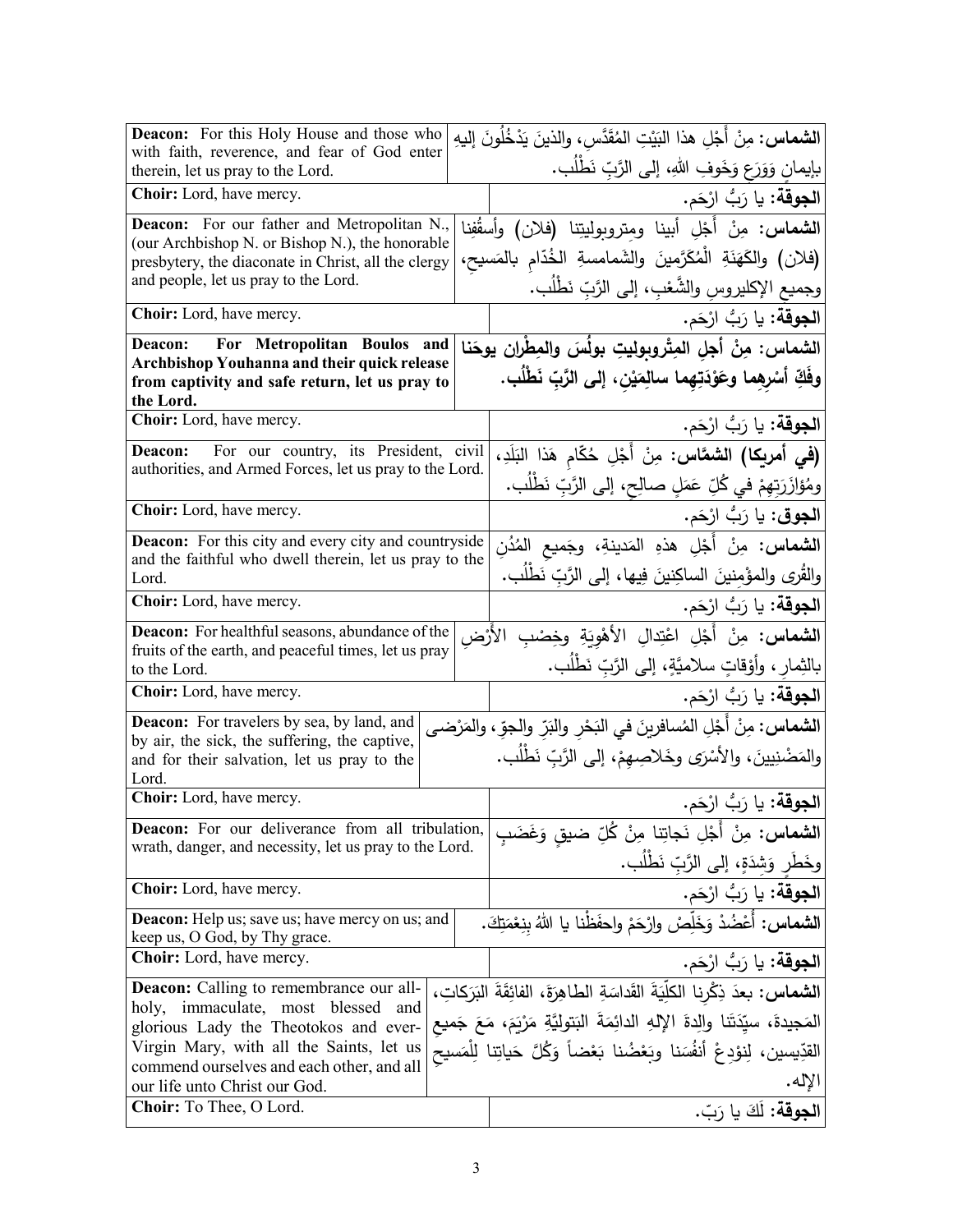| <b>Priest:</b> For unto Thee are due all glory, honor,                                                                                            | ا <b>لكاهن:</b> لأنَّهُ يَنْبَغي لَكَ كُلُّ تَمْجِيدِ وإِكْرامِ وسُجودٍ، أيها الآبُ        |  |  |
|---------------------------------------------------------------------------------------------------------------------------------------------------|--------------------------------------------------------------------------------------------|--|--|
| and worship: to the Father, and to the Son, and                                                                                                   | والابنُ والروحُ القدُسُ، الآنَ وكلَّ أوانِ، وإلى دهرِ الداهرين.                            |  |  |
| to the Holy Spirit; now and ever, and unto                                                                                                        |                                                                                            |  |  |
| ages of ages.                                                                                                                                     |                                                                                            |  |  |
| Choir: Amen.                                                                                                                                      | الجوقة: آمين.                                                                              |  |  |
|                                                                                                                                                   | "BLESSED IS THE MAN" and verses                                                            |  |  |
| Blessed is the man who walks not in the counsel of the wicked.<br>Verse:                                                                          |                                                                                            |  |  |
| Refrain: Alleluia. Alleluia. Alleluia.                                                                                                            |                                                                                            |  |  |
| Verse:                                                                                                                                            | For the Lord knows the way of the righteous, but the way of the wicked will perish.        |  |  |
| Refrain                                                                                                                                           |                                                                                            |  |  |
| Serve the Lord in fear and rejoice; rejoice in Him with trembling. Refrain<br>Verse:<br>Blessed are all who take refuge in Him. Refrain<br>Verse: |                                                                                            |  |  |
| Arise, arise, O Lord. Save me O my God. Refrain<br>Verse:                                                                                         |                                                                                            |  |  |
| Verse:                                                                                                                                            | Salvation belongs to the Lord. Thy blessing be upon Thy people. Refrain                    |  |  |
| Verse:                                                                                                                                            | Glory to the Father and to the Son and to the Holy Spirit, both now and ever and unto ages |  |  |
| of ages.                                                                                                                                          |                                                                                            |  |  |
| Amen. Alleluia. Alleluia. Alleluia. Glory to Thee O God (3 times).                                                                                |                                                                                            |  |  |
|                                                                                                                                                   | THE LITTLE LITANY                                                                          |  |  |
| Priest: Again and again, in peace, let us pray to<br>the Lord.                                                                                    | الكاهن: أيْضاً وأيْضاً بِسَلامِ إلى الرَّبِّ نَطْلُب.                                      |  |  |
| <b>Choir:</b> Lord, have mercy.                                                                                                                   | الجوق: يا ربُ ارْحَمْ.                                                                     |  |  |
| <b>Priest:</b> Help us; save us; have mercy on us; and<br>keep us, O God, by Thy grace.                                                           | <b>الكاهن:</b> أعْضُدْ، وَخَلِّصْ، وارْحَمْ، واحفَظْنا يا اللهُ بنِعْمَتِكَ.               |  |  |
| <b>Choir:</b> Lord, have mercy.                                                                                                                   | ا <b>لجوق</b> : يا رِبُّ ارْحَمْ.                                                          |  |  |
| Priest: Calling to remembrance our all-holy,                                                                                                      | الكاهن: بعدَ ذِكْرِنا الكُلِّيَّةَ القَداسَةِ، الطاهِرَةَ، الفائِقَةَ البَرَكاتِ           |  |  |
| immaculate, most-blessed and glorious Lady the                                                                                                    | المَجيدة، سيِّدَتَنا والِدَةَ الإِلهِ الدائِمَةَ البَتولِيَّةِ مَرْيَمَ مَعَ جميع          |  |  |
| Theotokos and ever-virgin Mary, with all the                                                                                                      |                                                                                            |  |  |
| saints: let us commend ourselves and each other,                                                                                                  | القدِّيسين، لِنُوْدِعْ أَنْفُسَنا وبَعْضُنا بَعْضاً وَكُلَّ حَياتِنا لِلْمَسيح             |  |  |
| and all our life unto Christ our God.                                                                                                             | الإله.                                                                                     |  |  |
| Choir: To Thee, O Lord.                                                                                                                           |                                                                                            |  |  |
| <b>Priest:</b> For Thine is the might, and Thine is the                                                                                           | ا <b>لجوق</b> : لكَ يا ربّ.                                                                |  |  |
| kingdom, and the power and the glory of the                                                                                                       | الكاهن: لأنَّ لكَ العِزَّةَ ولِكَ المُلْكَ والقُوَّةَ والمَجْدَ أَيُّها الآبُ              |  |  |
| Father and of the Son and of the Holy Spirit, now                                                                                                 |                                                                                            |  |  |
| and ever, and unto ages of ages.                                                                                                                  | والإبنُ والروحُ القُدُسُ، الآنَ وكُلَّ أوانِ وإلى دَهْرِ الدَّاهِرين.                      |  |  |
| Choir: Amen.                                                                                                                                      | ا <b>لجوق</b> : آمين.                                                                      |  |  |
| "O LORD, I HAVE CRIED" IN TONE EIGHT                                                                                                              |                                                                                            |  |  |
| O Lord, I have cried out unto Thee, hear Thou                                                                                                     | يا ربِّ إليكَ صَرَخْتُ، فاسْتَمِعْ لي، إِسْتَمِعْ لي يا ربُّ.                              |  |  |
| me; hear Thou me, O Lord. O Lord, I have cried                                                                                                    | يا ربِّ إليْكَ صَرَخْتُ فَاسْتَمِعْ لَى، أَنْصِتْ إِلَى صوتِ                               |  |  |
| out unto Thee, hear Thou me. Give ear to the<br>voice of my supplication when I cry out unto                                                      |                                                                                            |  |  |
| Thee: hear Thou me, O Lord.                                                                                                                       | تَضَرُّعي حينَ أَصْرُخُ إِلَيكَ، إِسْتَمِعْ لَى يا رَبِّ.                                  |  |  |
| Let my prayer be set forth before Thee as the                                                                                                     | لِتَسْتَقِمْ صَلاتي كالبَخورِ أمامَكَ، ولْيَكُنْ رَفْعُ يَدَيَّ                            |  |  |
| incense, and the lifting up of my hands as the                                                                                                    |                                                                                            |  |  |
| evening sacrifice; hear Thou me, O Lord.                                                                                                          | كَذَبِيحَةٍ مَسائيَّةٍ، إِسْتَمِعْ لي يا رَبُّ.                                            |  |  |
| Set a watch, O Lord, before my mouth, and a                                                                                                       | إجْعَلْ يا رَبُّ حارساً لِفَمي وياباً حَصيناً على شَفَتَيَّ.                               |  |  |
| protecting door round about my lips.                                                                                                              |                                                                                            |  |  |
| Incline not my heart to evil words, to make excuses                                                                                               | لا تُمِلْ قَلْبي إلى كَلام الشرّ فَيَتَعَلَّلَ بِعِلَلِ الخطايا.                           |  |  |
| in sins.                                                                                                                                          |                                                                                            |  |  |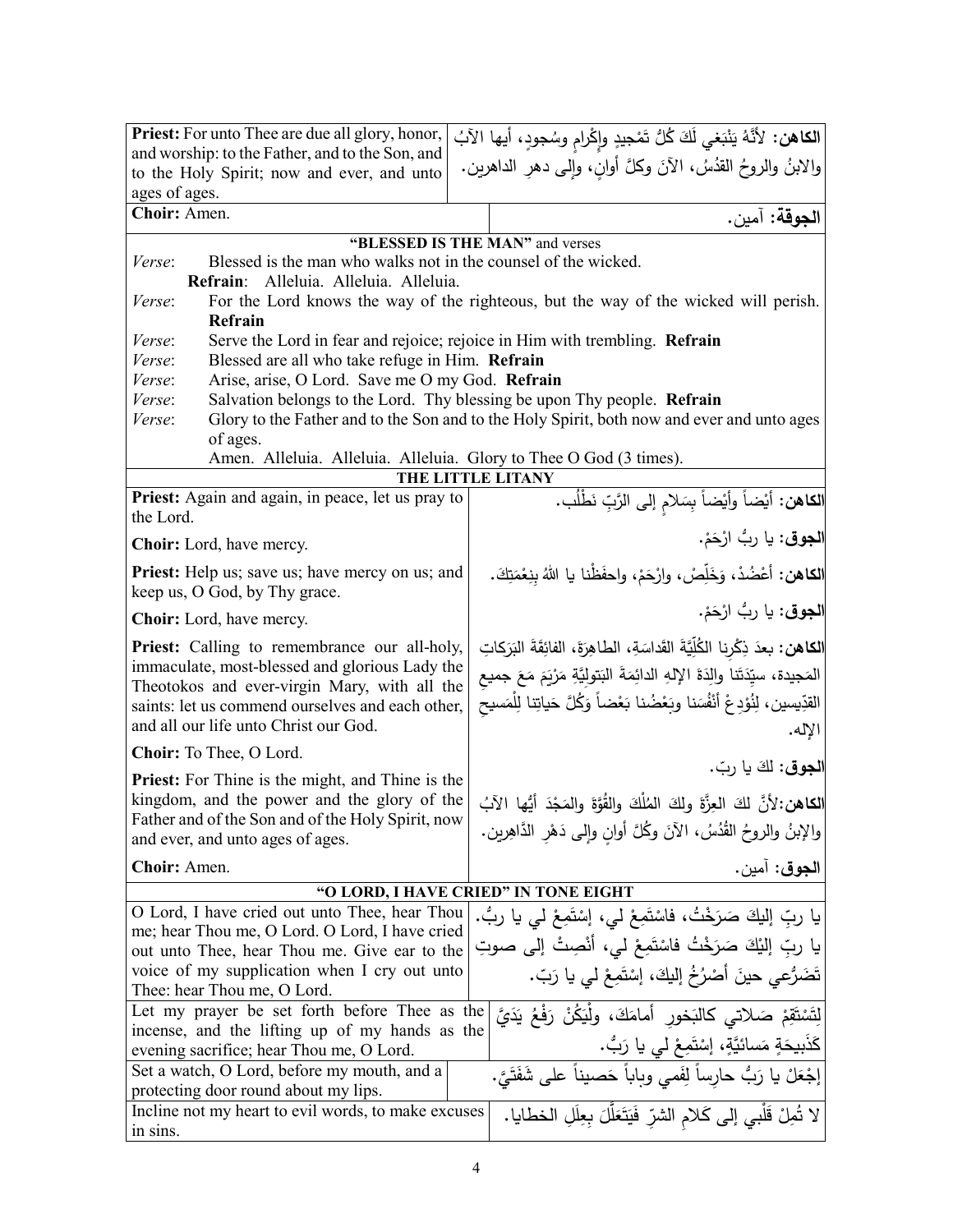| With men that work iniquity; and I will not<br>communicate with the choicest of them.                        | مَعَ الناسِ العامِلِينَ الإِثْمَ ولا أتَّفِقُ مَعَ مُخْتارِيهِمْ.                                                                      |  |
|--------------------------------------------------------------------------------------------------------------|----------------------------------------------------------------------------------------------------------------------------------------|--|
| The just man shall correct me in mercy and shall                                                             |                                                                                                                                        |  |
| reprove me; but let not the oil of the sinner anoint                                                         | سَيؤَدِّبُني الصدِّيقُ بِرَحْمَةٍ ويوَبِّخُني أمّا زيتُ الخاطِئِ                                                                       |  |
| my head.                                                                                                     | فلا يُدهَنُ به رأسي.                                                                                                                   |  |
| For my prayer also shall still be against the things                                                         | لأنَّ صَلاتي أيضاً في مَسَرَّتِهِمْ، قَدِ ابْتُلِعَتْ قُضاتُهُمْ                                                                       |  |
| with which they are well pleased; their judges                                                               |                                                                                                                                        |  |
| falling upon the rock have been swallowed up.                                                                | مُلْتَصِقينَ بِصَخْرَةٍ.                                                                                                               |  |
| They shall hear my words, for they are sweet;                                                                | يَسْمَعونَ كَلِماتيٍّ فإنّها قَدِ اسْتُلِذَّتْ مِثْلَ سَمْنِ الأَرْضِ<br>المُنْشَقِّ على الأَرْضِ تَبَدَّدَتْ عِظامُهُمْ حولَ الجَحيم. |  |
| as when the thickness of the earth is broken                                                                 |                                                                                                                                        |  |
| upon the ground, their bones are scattered by                                                                |                                                                                                                                        |  |
| the side of hell.                                                                                            |                                                                                                                                        |  |
| But to Thee, O Lord, Lord, are mine eyes; in Thee                                                            | لأنَّ يا ربُّ، يا ربُّ إليكَ عَيْنَيَّ وعليكَ تَوَكَّلْتُ فلا                                                                          |  |
| have I put my trust, take not away my soul.                                                                  | تَنْزِع نَفسي.                                                                                                                         |  |
| Keep me from the snare which they have laid for                                                              | إِحْفَظْنِي مِنَ الفَخِّ الذي نَصَبوهُ لي ومِنْ مَعاثِرِ فاعِلي                                                                        |  |
| me, and the traps of the workers of iniquity.                                                                |                                                                                                                                        |  |
|                                                                                                              |                                                                                                                                        |  |
| Let the wicked fall into their own                                                                           |                                                                                                                                        |  |
| nets, whilst I alone escape.                                                                                 |                                                                                                                                        |  |
| I cried unto the Lord with my voice, with my voice                                                           | بِصَوْتي إلى الرَّبِّ صَرَخْتُ، بِصَوْتي إلى الرَّبِّ                                                                                  |  |
| unto the Lord, did I make my supplication.                                                                   | تَضَرَّعْتُ.                                                                                                                           |  |
|                                                                                                              |                                                                                                                                        |  |
| I will pour out before Him my supplication, mine                                                             | أَسْكُبُ أَمامَهُ تَضَرُّعي وأَحْزاني قُدّامَهُ أَخَبِّرُ .                                                                            |  |
| affliction before Him will I declare.                                                                        |                                                                                                                                        |  |
| When my spirit was overwhelmed within me, then<br>Thou knewest my paths.                                     | عند فناءِ روحي مِنّي أنتَ تعرِفُ سُبُلِي.                                                                                              |  |
| I poured out my supplication before Him; I                                                                   |                                                                                                                                        |  |
| showed before Him my trouble.                                                                                | في هذا الطَّريقِ الذي كُنْتُ أسلُكُ فيهِ أَخْفَوا ليَ فخّاً.                                                                           |  |
| I looked on my right hand, and beheld, but there was                                                         | تأمَّلْتُ في الميامِنِ وأبْصَرْتُ فلَمْ يَكُنْ مَنْ يَعْرِفُني.                                                                        |  |
| no man that would know me.                                                                                   |                                                                                                                                        |  |
| Refuge failed me; no one cared for my soul.                                                                  | ضاعَ المَهْرَبُ منّي ولَمْ يُوجَدْ مَنْ يَطْلُبُ نَفْسي.                                                                               |  |
| I cried unto Thee, O Lord; I said: Thou art my refuge                                                        | فصرَخْتُ إليكَ يا ربُّ وقُلْتُ أنتَ هو رجائي ونَصيبي                                                                                   |  |
| and my portion in the land of the living.                                                                    | في أرْض الأحياء.                                                                                                                       |  |
| Attend unto my cry, for I am brought very low.                                                               |                                                                                                                                        |  |
|                                                                                                              | أَنْصِتْ إلى طِلْبَتى فإنّي قَدْ تَذَلَّلْتُ جداً.                                                                                     |  |
| Deliver me from them that persecute me, for<br>they are stronger than I.                                     | نَجِّني مِنَ الذينَ يَضْطَهِدونَنى فإنَّهُمْ قد اعْتَزّوا عليَّ.                                                                       |  |
| For the Resurrection in Tone Eight                                                                           |                                                                                                                                        |  |
| Verse 10. Bring my soul out of prison, that I                                                                | ائز <b>تَكِـبُك 10.</b> أخرج منَ الحَبسِ نَفسى، لكِّى أشْكَر                                                                           |  |
| may praise Thy Name. Evening praise and                                                                      |                                                                                                                                        |  |
| spoken worship do we offer Thee, O Christ; for                                                               | <i>اسْمَكَ.</i> تَسْبِيحاً  مَسَائِيّاً  وعِبادةً  نُطقيّةً  نُقرّبُ  لك  أَيُّها                                                      |  |
| Thou didst consent to have mercy upon us by                                                                  | المسيح. لأَنَّكَ قَدِ ارْتَضَيْتَ أَنْ تَرْحَمَنا مِنْ جِهَةِ قِيامَتِكَ.                                                              |  |
| Thy Resurrection.                                                                                            |                                                                                                                                        |  |
| Verse 9. The righteous shall wait for me until Thou                                                          | اعز تكمك 9. إيا <i>يَ</i> يَنْتَظِّرُ الصِدِّيقونَ حَتَّى                                                                              |  |
| <i>recompense me.</i> O Lord, O Lord, cast us not from<br>before Thy face, but consent to have mercy upon us | تّ <i>ـجازَينِي.</i> يَا ربُّ، يَا ربُّ، لا تَطرَحْنا مِنْ أمَام                                                                       |  |
| by Thy Resurrection.                                                                                         | وجهكَ، لَكِن ارْتَض أَن تَرْحَمَنا من جهةِ قِيَامَتِكَ.                                                                                |  |
| <b>Verse 8.</b> Out of the depths have I cried to                                                            |                                                                                                                                        |  |
| Thee, O Lord, Lord hear my voice.                                                                            | <b>اعز تَكِيك 8.</b> مِنَ الأعْماق صَرَخْتُ اللَّكَ يا ربُّ، يا ربُّ إِسْتَمِعْ                                                        |  |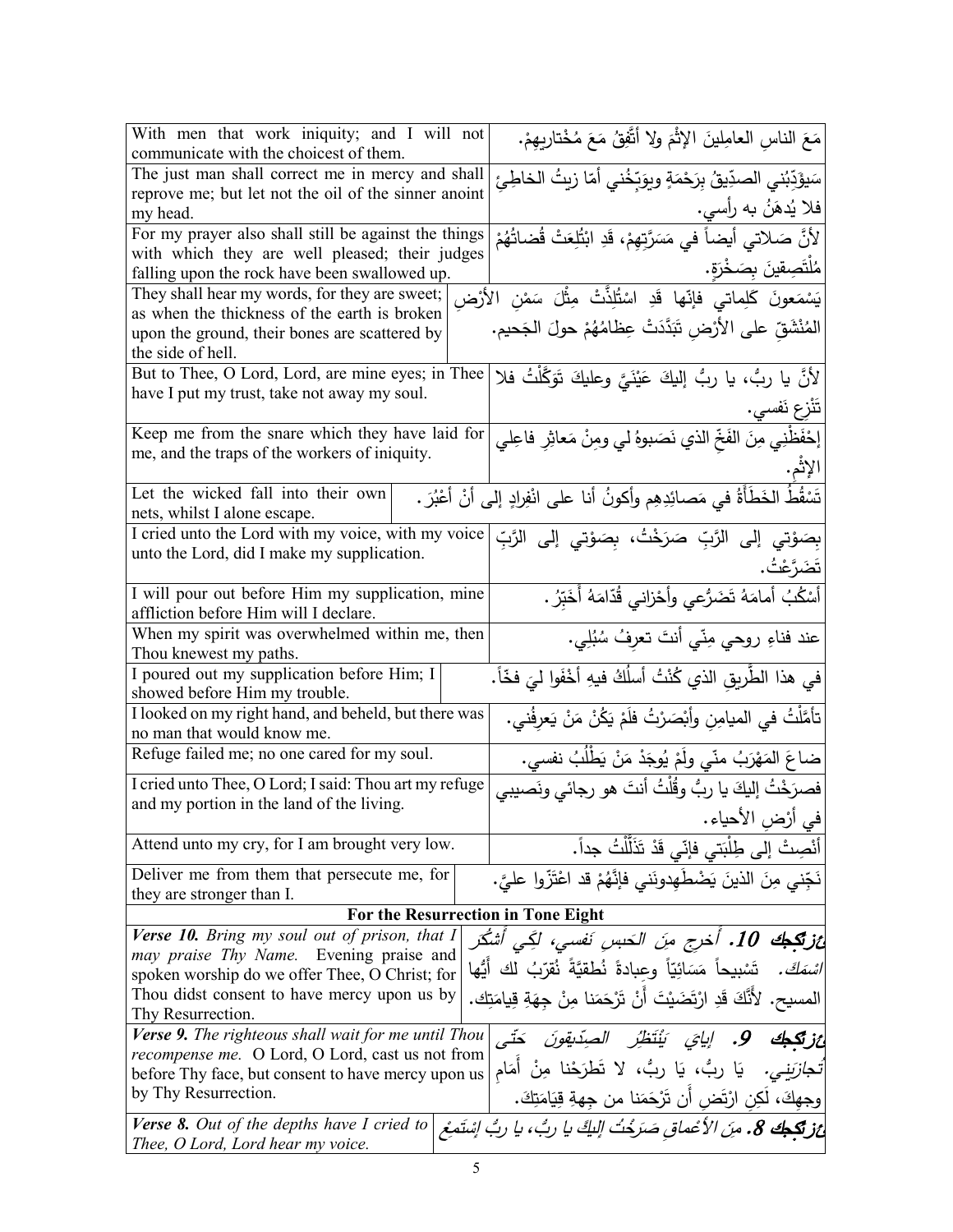| Rejoice, O holy Zion, mother of the                                                                                      | صَـُوتِـي.   إفرَحي يا صِـهْيونُ المقدَّسةُ، أَمَّ الكنائسِ مَسكِنَ الله،               |
|--------------------------------------------------------------------------------------------------------------------------|-----------------------------------------------------------------------------------------|
| churches, the abode of God; for thou didst                                                                               | لأَنَّكِ قبِلتِ غُفرانَ الخَطايا أَوَّلاً من جِهةِ القِيامَةِ.                          |
| first receive forgiveness of sins by His                                                                                 |                                                                                         |
| Resurrection.                                                                                                            |                                                                                         |
| Verse 7. Let Thine ears be attentive to the voice of<br>my supplication. Verily, the Word, born of the                   | <b>ئزنگجك 7.</b> لَتِّكُن أَذْناكَ مُصْغِيَّتينِ إلى صَوتِ                              |
| Father before the ages, hath Himself been incarnate                                                                      | تَ <i>ضَرُّعِي.</i> إِنَّ  الكَلِمَةَ  المَوْلِودَ  مِنَ  الآبِ  قَبْلَ  كُلِّ          |
| in the last times by His own will, of one who                                                                            | الدُهورِ ۚ هُوَ نفسُهُ تَجَسَّدَ في آخِرِ الأَزْمِنَةِ بِمَشيئتِهِ                      |
| knowest not wedlock. He did suffer crucifixion and<br>death; and by His Resurrection He hath saved man                   | مِنَ التي لَمْ تَعْرِفْ زَواجاً. واحْتَمَلَ الصَلْبَ والمَوْت،                          |
| dead of old.                                                                                                             | وبِقيامَتِهِ خلَّصَ الإِنسانَ المُماتَ قديماً.                                          |
| Verse 6. If Thou, O Lord, shouldest mark iniquities,                                                                     | غز تكبك 6. إنْ كُنتَ للِآثام راصِدًا يا رَبُ، فَيا رَبُ                                 |
| O Lord, who shall stand? For with Thee there is                                                                          |                                                                                         |
| forgiveness. Let us glorify Thy Resurrection from                                                                        | <i>مَنْ يَثْبُتْ؟ فَإِنَّ مِن عِندكِّ الا</i> ُعْ <i>تفِار .</i> لِنُمَجِّدْ قِيامَتَكَ |
| the dead, O Christ, by which Thou didst free the race<br>of Adam from the usurpation of Hades. And since                 | مِنْ بَيْنِ الأَمْواتِ أَيُّها المَسيحُ، التي بِها أَعْتَقْتَ                           |
| Thou art God, Thou hast granted the world eternal                                                                        | الْجِنْسَ الآدميَّ مِنِ اغْتِصابِ الْجَحيمِ. وبِما أَنَّكَ إِلْهٌ                       |
| life and the Great Mercy.                                                                                                | مَنَحْتَ العالَمَ حَياةً أَبَدِيَّةً والرَّحْمَةَ العُظْمى.                             |
| Verse 5. Because of Thy name have I waited                                                                               | ئز تكطف 5. مِنْ أجلِ اسْمِكَ صَبْرتُ لكَ يا رَبّ، صَبَرتُ                               |
| for Thee, O Lord; my soul hath waited upon                                                                               |                                                                                         |
| Thy word, my soul hath hoped in the Lord.                                                                                | نفسي في أقوالكِ، تَوَكَّلْتُ نَفسي علي الرَّبِّ.   المجدُ لكَ                           |
| Glory to Thee, O Christ Savior, only Son of                                                                              | أَيُّها المسيحُ المُخلِّص، يا ابْنَ اللهِ الوحيد، الذي سُمِّرَ  على                     |
| God, Who wast nailed upon the Cross, and                                                                                 | الصَليبِ، وقامَ مِنَ القَبْرِ في النَوْمِ الثَالِثِ.                                    |
| Who didst rise from the tomb on the third day.                                                                           |                                                                                         |
| For All Saints in Tone Six (**Having laid up all their hope**)                                                           |                                                                                         |
| Verse 4. From the morning watch until night, from the                                                                    |                                                                                         |
|                                                                                                                          | غ <b>زنيجك 4.</b> مِنِ الْنَفِجارِ الصُّنْبِحِ إلى اللَّيلِ، مِنِ                       |
| morning watch let Israel trust in the Lord. As the                                                                       |                                                                                         |
| Spirit's orators, * the Savior's blessed disciples, * who<br>became the instruments * of the Spirit through their        | انْفِجارِ الصُّنْبِحِ لَيَتَّكَلِّ ابِسْرائِيلُ على الرَّبِّ. ﴿ إِذْ                    |
| faith, * scattered far and wide * to the earth's farthest                                                                | تَلاميذُ المُنقِذ، الكَارِزونَ بـالرُّوحِ غدَوا آلاتٍ                                   |
| parts * as in Orthodoxy * they all sowed the preaching                                                                   | لْلرُوحِ، وتَوزَّعوا في أَقْطَارِ الأرضِ. فَبِرأَي قَويم                                |
| from on high, * whence richly sprouted forth, * by the                                                                   | زَرَعوا كَرْزَهُم، وبِفِعْلِ فَلاحَتِهِم الإِلهَّيةِ أَيْنَعَتْ                         |
| grace of God and His husbandry, * the Martyrs' holy<br>companies, * which showed forth in image the ven'rable            | عَساكرُ الشُّهداءِ . وإِذ أنَّهُم رَسموا بالجَلْدِ والنَّارِ                            |
| * Passion of the Savior * through every kind of torture,                                                                 | والتَعْذيبـاتِ آلامَ المَســـــيح المُخلِّص الفَـائقَـةَ                                |
| scourge and fire. * And now with boldness they                                                                           |                                                                                         |
| intercede * with Him in our souls' behalf.                                                                               | الشَرف، يَبتَهلونَ بدالَّةٍ مِن أجلِ نُفوسنا.                                           |
| <b>Verse 3.</b> For with the Lord there is mercy and with Him<br>is abundant redemption, and He will deliver Israel from | عْ زَمِيهِ وَجَمِعْكَ 3. لأنَّ مِنَ الرَّبِّ الرَّحْمَةَ، وَمِنْهُ النَّجَاةَ           |
| all his iniquities. With the fire of love for God * were the                                                             | الكَثيرة، وَهُو يُنَجِّي إِسْكِرائيلَ مِنْ كُلِّ آثامِهِ.<br>إذ                         |
| august Martyrs kindled; * wherefore, they set fire at                                                                    | بِنَارٍ حُبِّ الربِّ النَّهَبَ الشُّـــــهِداءُ، فاحتَّقَرُوا فِعْلَ                    |
| nought, * and as coals of fire divine * hotly set ablaze, *                                                              |                                                                                         |
| they in Christ burnt away * all the withered brushwood *<br>of vain error's vaunting insolence; * they stopped the       | النَّـارِ ، وكَبِجَمْرٍ إلهيِّ تلظُّوا، فَـأَحْرَقوا هَشِــــيمَ                        |
| mouths of beasts * with wise invocations in earnest                                                                      | الضَّــــــــلالِ بـــالمَســــــيح، مُلجِمينَ أَفْوَاهَ الوحُوشِ                       |
| prayer; * and when their heads had been cut off, * they                                                                  | بابْتِهَالاتِهِم المُرسَـلةِ لِسيّدِهم. وإذْ حُسِـمَتْ هامُهُم،                         |
| cut down the ranks of the enemy; * and when they had                                                                     | بَتَرُوا بِها مَوكِبَ الأعداءِ. وإذْ سَـــفَكُوا بِكلِّ تجلَّدٍ                         |
| poured out * their blood in mighty fountains valiantly, *<br>they fully watered the holy Church, * and she blossomed     | دِماءَهم، فَقَدْ رِوَّوا الكنيسةَ اليانِعةَ بالإِيمَانِ.                                |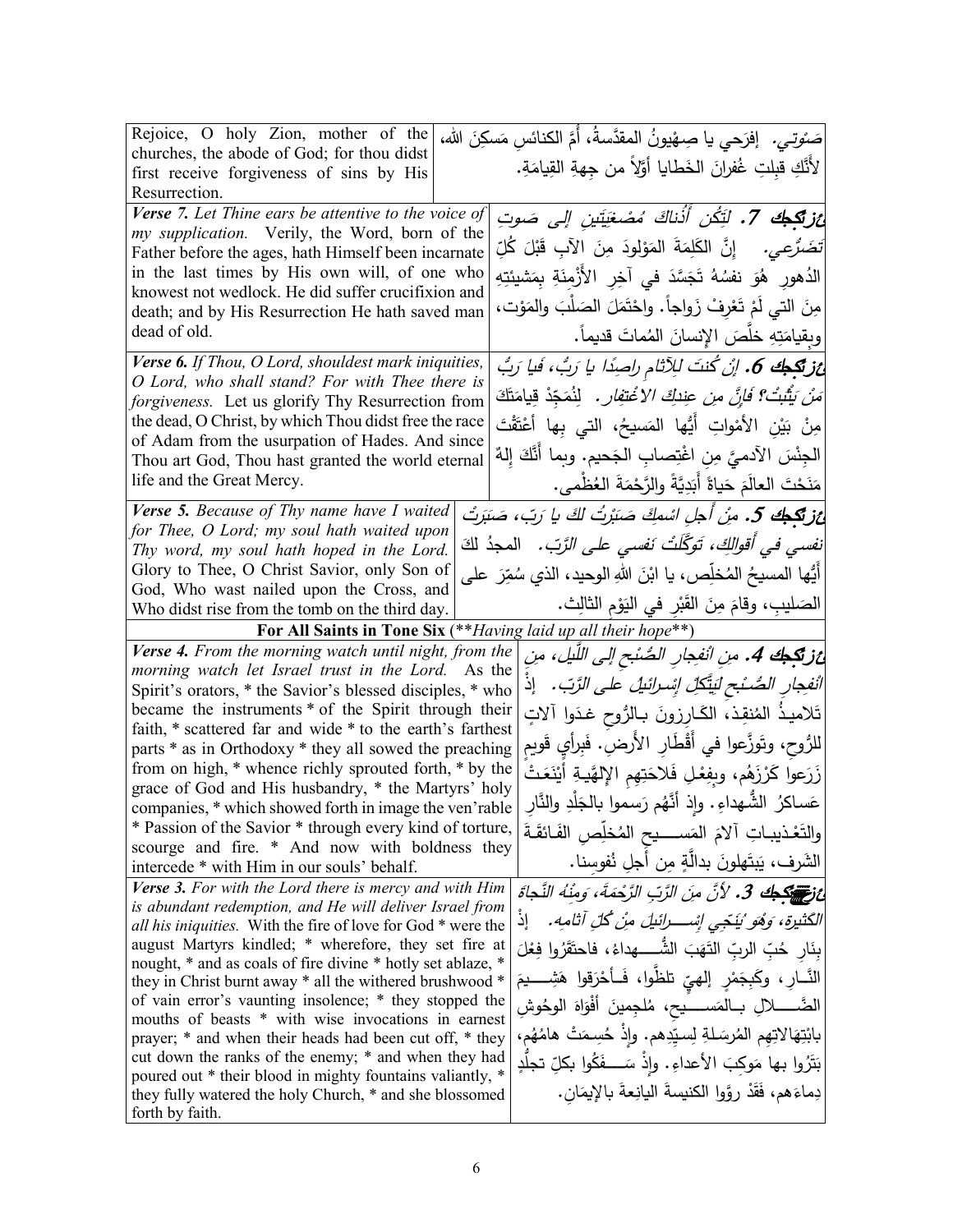غزغ جلا 2. سَبِّدُوا الرَّبَّ يا جَمِيعَ الأُمَم، وَامْدَحُوهُ َ الشــــــ ُّ عوب. ُ �ا ســــــائ ِر ِ َض الشــــــ ُّ هداء ّ ُر ُ ْإذ ع الأَ�طال للوحُوشِ، بَعدَ تَجريدِ الأظْفارِ ، وبالسَّيفِ بُثَّتْ أَيْديهِمْ<br>. ِشِ، بَعدَ تَجريدِ الأَظْفارِ ، وبِالسَّيفِ بُه والأعْضَــــــاء، بـالنَّـارِ الهَيْوليَّةِ تلهَّبوا. وإِذْ قُطِعَتْ<br>ءَ أَوصَــالُهُمْ، نُخِسُـواٍ بِالحِرابِ، واحْتَمَلوا كُلَّ هَذا بِبَأْسٍ لمَعرِفَتِهم قَبلاً بالأَكِلَّةِ الَّتي لا تَذبُل، ومَجْدِ المَســيحِ الـذي إذْ يَنْتهونَ إِلَيـهِ، يَبْتَهِلونَ بِـدالَّـةٍ مِنْ أَجْـلِ ْ ُفوسنا. *Verse 2. Praise the Lord, all nations; praise Him, all people.* Wrestling with ferocious beasts, \* beaten with swords as with cudgels, \* scraped and torn with iron claws, \* having both their hands cut off, \* tortured on the rack, \* being burnt in the fire \* in unyielding torments, \* being pierced with sharp and stabbing wounds, \* having their joints cut up, \* the unbending Martyrs endured it all \* with great exceeding steadfastness, \* looking to the portion that is to come \* with the crowns unfading \* and that unending glory of Christ God, \* with Whom they boldly now intercede, \* praying in our souls' behalf. ِّ مُرْ<del>مَسِّ تَ</del>جْكِ 1. 'لأَنَّ رَحْمَتَهُ قَدْ قَوِيتُ عَلَينا، وَحَقَّ *الزَّبِّ يَــدُومُ إِلى الــدَّهر.* لِنَفٍ دَيْنَ المَــديحِ تَّســـابيحِ الشَّـــريفَةِ للرُّسُـــلِ والشُـــهداء، والكهَنةِ<br>يَّة بالتّس المُتَأَلَّـهي الْعُقول، والنســـاءِ الشــــريفاتِ، إذ كلُّـهُم، <mark>|</mark><br>أ بِـالإيمــانِ، في أَقْطــارِ ِ الأرضِ كــافَحوا، نَظيرَ َ بوا، َس ْت َّ ِ حدوا، و�الآلام اك َ ات ّین َ ماو� َ الس َع َ م ِین ّ أَ ِرضی بِنِعْمَةِ الربِّ، مَحْوَ الآلام. والآن كشُـــــهبٍ ثابتَةٍ يُضِيئونَ لَنا، مُبتَهلينَ بدالَّةٍ مِن أجلِ نُفوسنا. *Verse 1. For His mercy is great toward us, and the truth of the Lord endureth forever.* As is due, let us extol \* with sacred songs the Apostles, \* Martyrs, godly-minded priests, \* women chaste and ven'rable, \* that whole sacred throng \* who throughout all the earth \* struggled for the Faith's sake; \* for, while being mortals born of earth, \* they were made one and joined \* to those in the Heavens eternally; \* and through their passion they obtained \* coveted dispassion by gift of Christ. \* Now like constellations, \* the steadfast Martyrs compass us with light, \* as with great boldness they intercede, \* praying in our souls' behalf. **DOXASTICON FOR ALL SAINTS IN TONE SIX** *المجدُ للآبِ، والابنِ، والروحِ القُدُسِ.* يا مصــــافَ .<br>-الشـهداءِ الإلهِيّين، أنتُمْ قاعِدَةُ البيعَةِ ومِلْءُ البشـارةِ.|<br>مُشْرِعُهُ فَيْسَانِ أَنْتُمْ أَتْمَعتُمْ أَقوالَ المخلِّصِ بالفِعْلِ. لأَنَّ بِكُمْ أَغْلِقَتْ<br>مَانْتُمْ الْقَمَاةِ أبوابُ الجحيمِ الْمُنْفَتِحَـةُ على الكَنيســـــة. كَمَـا أنّ<br>. دماءَكُمْ المَسْـفوكَةَ، جفَّفَتِ النضــوحاتِ الصَّــنَميَّة، |<br>-وِذَبْحَكُمْ أَنْمَى كَمَــالَ المُؤمِنين. فــأذْهَلَتُم مَنْ لا|<br>و أَجْسَــادَ لَهُمْ، ومَثَلْتُمْ لَدَى المســيحِ لابِسِــينَ الأكِلّة. |<br>أَجْسَــادَ لَهُمْ، ومَثَلْتُمْ لَدَى المســيحِ لابِسِــينَ الأكِلّة. | َا. ُ ِوسن ف ُ ِل ن ْ أج ِن ُ ٍور م ُت ِر ف َی ِ ِ �غ ْه ُوا إل� َع فتشف ّ ْ **ٔ** *Glory to the Father, and to the Son, and to the Holy Spirit.* Ye are the pillars of the Church and the fulfillment of the Gospel, O divine ranks of Martyrs. In deeds ye have fulfilled the sayings of the Savior; for through ye the gates of Hades, opened against the Church, have been closed; and your shed blood dried up the libations of the idols. And having nourished the perfection of believers through your slaughter, ye dazzled the incorporeals, standing before Christ wearing your crowns. Wherefore, intercede ye ceaselessly with Him for our souls. **THEOTOKION FOR THE RESURRECTION IN TONE EIGHT** *Both now and ever, and unto ages of ages. Amen.* 

Verily, the King of heaven, for His love to mankind, did appear on earth; and with men did He deal; for He took unto Himself a body from the pure Virgin. And from her did He issue in the adopted body, He being one Son, dual in Nature, not dual in Person. Wherefore, do we confess, preaching the truth that Christ our God is perfect God and perfect Man. Therefore, O Mother who hast no groom, beseech thou Him to have mercy upon our souls.

الآنَ وكُلَّ أُوانٍ وإلى دهرِ الداهرينِ. آمينِ. [نَّ مِلِكَ السَّماواتِ مِن أَجْلِ مَوَدَّتِهِ لِلْبَشَرِ ، على الأرضِ ظَهَرَ **ٔ** ومَعَ الناسِ تَصَرَّفَ، لِإِنَّهُ اتَّخَذَ مِنَ العذراءِ النقيَّةِ جَسَداً، وَمِنها وَرَدَ مَعَ الجَسدِ المَأخوذِ، وهُوَ ابنٌ واحِدٌ مثْتًى بالطَبائِعِ ولَيسَ بالأقنوم. فلِذلِكَ نعتَرِفُ كارِزِينَ بالحقيقةِ أنَّ المسيحَ إلهَنا هُوَ إلهٌ تامٌ وإنسانٌ تامٌ. فإليهِ تَوَسَّلِي يا أُمَّا لا عريسَ لَهَا أَنْ يَرْحَمَ نُفوسَنا.

ن

.<br>ا

## **THE HOLY ENTRANCE**

*(While the Doxasticon is chanted, the following dialogue occurs QUIETLY as the clergy make the entrance.)*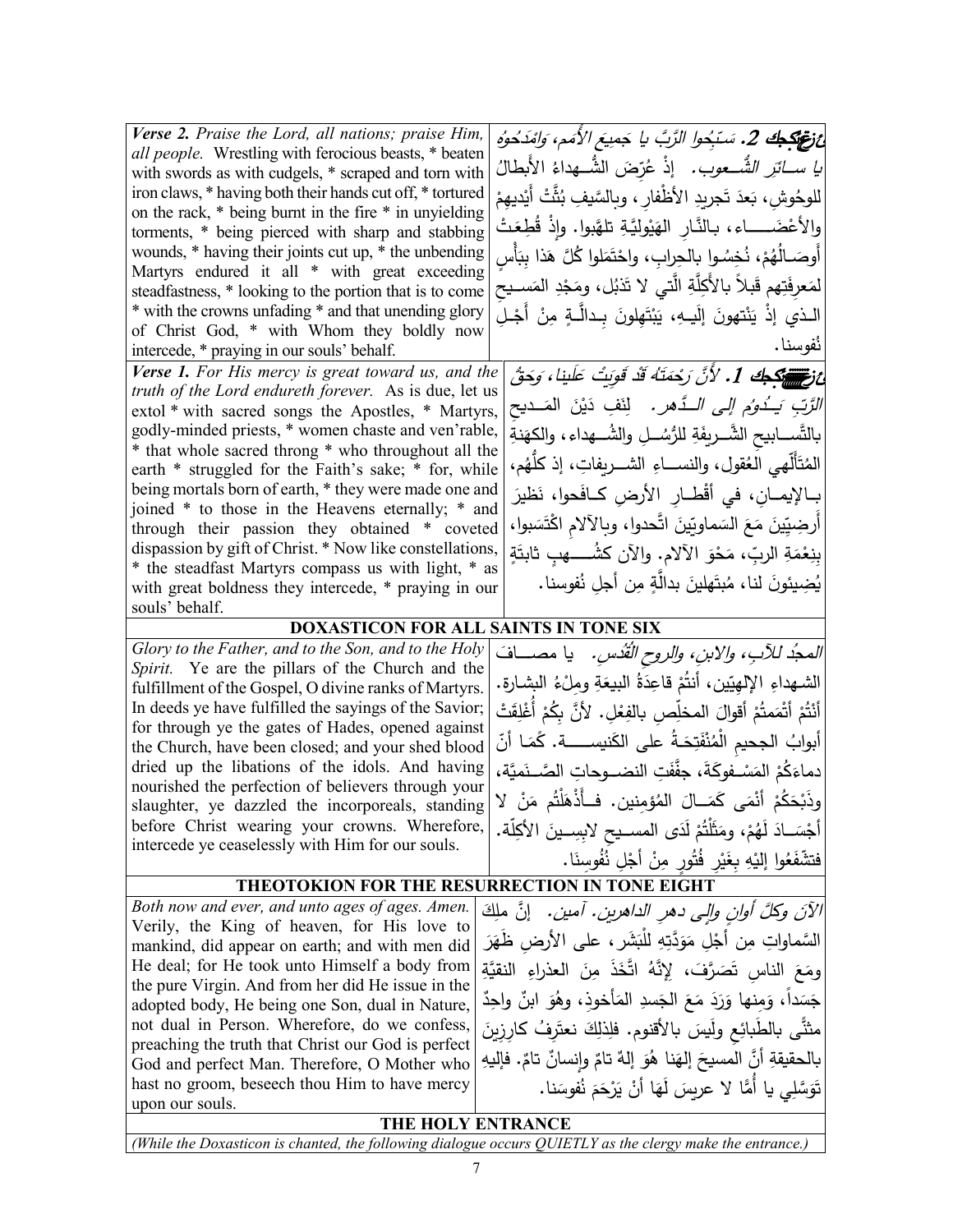| <b>Deacon:</b> Let us pray to the Lord. Lord, have mercy.                                                               | ا <b>لشماس:</b> إلى الرَّبِّ نَطْلُب. يا رَبُّ ارْحَمْ.                                                             |  |
|-------------------------------------------------------------------------------------------------------------------------|---------------------------------------------------------------------------------------------------------------------|--|
| <b>Priest:</b> In the evening and in the morning and at                                                                 | الكاهن: مَســــاءً وصَـــــباحاً وعند الظّهيرَة، نُسَـــبّحُكَ                                                      |  |
| noonday we praise Thee, we bless Thee, we give                                                                          |                                                                                                                     |  |
| thanks unto Thee, and we pray unto Thee, O Master                                                                       | ونُباركُكَ، ونَشْـكُرُكَ ونَطْلُبُ إليكَ، يا سـيّدَ الكُلِّ، الرَّبُ                                                |  |
| of all, Lord Who lovest mankind: Direct our prayer<br>as incense before Thee, and incline not our hearts                | المُحِبُّ البَشَرِ . فَقَوّمْ صَـلاتَنا كالبَخورِ أَمامَكَ، ولا تُمِلْ                                              |  |
| unto words or thoughts of evil, but deliver us from                                                                     | قُلوبَنا إلى أقْوالٍ أَوْ أَفْكارٍ شِـــرِّيرَةٍ، بَلْ نَجِّنا مِنْ جَميع                                           |  |
| all who seek after our souls. For unto Thee, O Lord,                                                                    | الذينَ يُطارِدونَ نفوسَــــنا، لِأَنَّ عيونَنا إليكَ يا رَبُّ، يا                                                   |  |
| Lord, are our eyes, and in Thee have we hoped. Put                                                                      |                                                                                                                     |  |
| us not to shame, O our God. For unto Thee are due                                                                       | رَبُّ، وعَليكَ تَوَكَّلْنا. فَلا تَخْذُلْنا يا إلهَنا. لأنَّهُ بِكَ يَليقُ                                          |  |
| all glory, honor, and worship: to the Father and to                                                                     | كُلُّ مَجْدٍ وإكْرام وسُـــــجود، أَيُّها الآبُ والإبنُ والرُوحُ                                                    |  |
| the Son and to the Holy Spirit; now and ever, and<br>unto ages of ages. Amen.                                           |                                                                                                                     |  |
|                                                                                                                         | الْقَدُس، الآنَ وكُلَّ أُوانٍ وإِلَى دَهْرِ الداهِرْيِنِ. آمينٍ.                                                    |  |
|                                                                                                                         | (When the clergy reach the center of the solea, the first part of the great censing begins. After the first part of |  |
| the great censing is completed, this next dialogue occurs QUIETLY.)<br><b>Deacon:</b> Bless, master, the holy entrance. |                                                                                                                     |  |
|                                                                                                                         | <b>الشماس:</b> باركْ يا سَيّدُ الدُخولَ المُقَدَّس.                                                                 |  |
| Priest: Blessed is the entrance to thy holy ones,<br>always, now and ever and unto ages of ages.                        | ا <b>لكاهن:</b> مُباركٌ هو دُخولُ قِدِّيسيكَ كُلَّ حينِ، الآنَ                                                      |  |
|                                                                                                                         | وكلَّ أُوان، وإلى دهر الداهرين.                                                                                     |  |
| Deacon: Amen.                                                                                                           | ا <b>لشماس:</b> آمين.                                                                                               |  |
| Deacon: Wisdom! Stand Upright!                                                                                          | الشماس: الحِكْمَة! فلْنَستقم!                                                                                       |  |
|                                                                                                                         | <b>O GLADSOME LIGHT</b>                                                                                             |  |
| <b>Choir:</b> O gladsome Light of the holy glory of                                                                     | ا <b>لجوقة:</b> يا نوراً بَهِيّاً لِقُدْس مَجْدِ الآبِ الذي لا يَموتُ،                                              |  |
| the immortal Father, heavenly, holy, blessed                                                                            |                                                                                                                     |  |
| Jesus Christ. Now that we have come to the                                                                              | السَّماويُّ ، القدّوسُ ، المَغْبوطُ، يا يسوعُ المسيحُ. إذْ قدْ بَلَغنا                                              |  |
| setting of the sun, and behold the light of                                                                             | إلى غُروبِ الشَّمْسِ ونَظرْنا نوراً مسائياً، نُسبِّحُ الآبَ والابنَ                                                 |  |
| evening, we praise God: Father, Son, and Holy                                                                           |                                                                                                                     |  |
| Spirit. For meet it is at all times to worship                                                                          | والروحَ القُدُسَ الإِلهَ. فَيا ابنَ اللهِ المُعْطى الحياةَ، إنَّكَ                                                  |  |
| Thee with voices of praise, O Son of God,                                                                               | لَمُسْتَحِقٌّ في سائرَ  الأوقاتِ أنْ شُبَّحَ بِأَصْواتٍ بارَّةٍ، لِذلِكَ                                            |  |
| Giver of Life. Therefore all the world doth                                                                             | العالَمُ لَكَ يُمَجِّد.                                                                                             |  |
| glorify Thee.                                                                                                           |                                                                                                                     |  |
|                                                                                                                         | SATURDAY PROKEIMENON IN TONE SIX                                                                                    |  |
| Deacon: The evening prokeimenon.                                                                                        | ا <b>لشمّاس:</b> تَرْنِيمَةُ المَساء.                                                                               |  |
| <b>Choir:</b> The Lord is King, and hath clothed Himself                                                                | الجوقة: اَلرَّبُ قَدْ مَلَكَ وَالجَلالَ لَبِسَ.                                                                     |  |
| with majesty. (ONCE)                                                                                                    |                                                                                                                     |  |
| Verse 1. The Lord is robed; He is girded with                                                                           | <b>ستيخن:</b> لَب <i>ِسَ الرَّبُّ الْقُوَّةِ وَتَمْنُطُقَ بِهَا</i> .  (اللازمة)                                    |  |
| strength. (Refrain)                                                                                                     |                                                                                                                     |  |
| Verse 2. For He has established the world so                                                                            | <b>ستيخن:</b> ' <i>لأَنَّهُ وَطِّدَ المَسْكُونَةَ فَلَنْ تَتَزَعْزَع.</i> (اللازمة)                                 |  |
| that it shall never be moved. (Refrain)                                                                                 |                                                                                                                     |  |
| <b>Verse 3.</b> Holiness befits Thy house, O Lord,<br>forevermore. (Refrain)                                            | عْزِيْكَجُكْ: لأَنَّهُ ثَبَّتَ المَسكونَةَ فَلَن تَتَزَعَزَع.                                                       |  |
| THE OLD TESTAMENT READINGS                                                                                              |                                                                                                                     |  |
|                                                                                                                         | he First Reading                                                                                                    |  |
| Deacon: Wisdom!                                                                                                         | ال <b>شماس:</b> حِكْمَةٌ!                                                                                           |  |
| <b>Reader:</b> The Reading from the Prophecy of Isaiah.                                                                 |                                                                                                                     |  |
| $(43:9-14)$                                                                                                             | القارئ: قراءةٌ أولى من نبوءَةِ أشعيا النبي.                                                                         |  |
| Deacon: Let us attend!                                                                                                  | ا <mark>لشماس:</mark> لِنُصْغ.                                                                                      |  |
|                                                                                                                         |                                                                                                                     |  |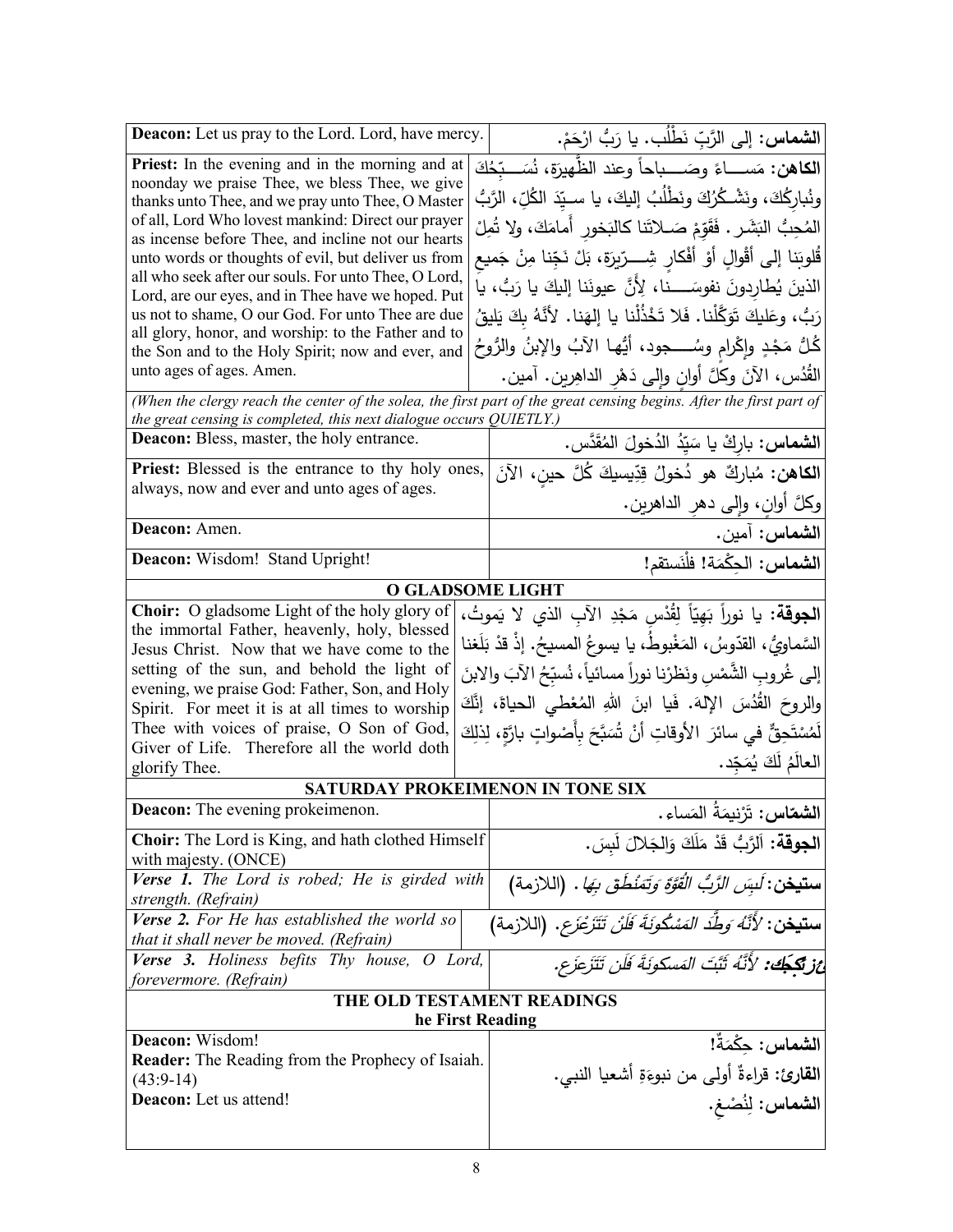| <b>Reader:</b> Thus saith the Lord: All nations are gathered<br>together, and princes shall be gathered out of them;<br>who will declare these things among them? Or who<br>will declare to you things from the beginning? Let<br>them bring forth their witnesses, and be justified; and<br>let them hear, and declare the truth. Be ye My<br>witnesses, and I too am a witness, saith the Lord God,<br>and My servant whom I have chosen; that ye may<br>know, and believe Me, and understand that I am.<br>Before Me there was no other God, and after Me there<br>shall be none. I am God, and beside Me there is no<br>savior. I have declared, and have saved; I have<br>reproached, and there was no strange god among you.<br>Ye are My witnesses, and I am a witness, saith the                                                                                                                                                                                                                                                                                                | القارئ: هذا ما يقولـه الرّب: «اِجْتَمِعُوا يَا كُلَّ<br>الأُمَمِ مَعًا وَلْتَلْتَئِمِ الْقَبَائِلُ. مَنْ مِنْهُمْ يُخْبِرُ بِهذَا<br>وَيُعْلِمُنَا بِالأَوَّلِيَّاتِ؟ لِيُقَدِّمُوا شُــهُودَهُمْ وَيَتَبَرَّرُوا. أَوْ<br>لِيَسْــمَعُوا فَيَقُولُوا: صِــدْقٌ. أَنْتُمْ شُـــهُودى، يَقُولُ<br>الرَّبُّ، وَعَبْدِي الَّذِي اخْتَرْتُهُ، لِكَيْ تَعْرِفُوا وَتُؤْمِنُوا<br>بي وَتَفْهَمُوا أَنِّي أَنَـا هُوَ. قَبْلِي لَمْ يُصَــــوَّرْ إِلـهٌ<br>وَبَعْـٰدِي لاَ يَكُونُ. أَنَـا أَنَـا الرَّبُّ، وَلَيْسَ غَيْرِي<br>مُخَلِّصٌ. أَنَا أَخْبَرْتُ وَخَلَّصْــــتُ وَأَعْلَمْتُ وَلَيْسَ<br>بَيْنَكُمْ غَرِيبٌ. وَأَنْتُمْ شُــــهُودِي، يَقُولُ الرَّبُّ، وَأَنَـا                                                                                                                                                                                                                 |
|-----------------------------------------------------------------------------------------------------------------------------------------------------------------------------------------------------------------------------------------------------------------------------------------------------------------------------------------------------------------------------------------------------------------------------------------------------------------------------------------------------------------------------------------------------------------------------------------------------------------------------------------------------------------------------------------------------------------------------------------------------------------------------------------------------------------------------------------------------------------------------------------------------------------------------------------------------------------------------------------------------------------------------------------------------------------------------------------|----------------------------------------------------------------------------------------------------------------------------------------------------------------------------------------------------------------------------------------------------------------------------------------------------------------------------------------------------------------------------------------------------------------------------------------------------------------------------------------------------------------------------------------------------------------------------------------------------------------------------------------------------------------------------------------------------------------------------------------------------------------------------------------------------------------------------------------------------------------------------------------|
| Lord God. Even from the beginning I am; and there is<br>none that can deliver out of My hands. I will work,<br>and who shall turn it back? Thus saith the Lord God                                                                                                                                                                                                                                                                                                                                                                                                                                                                                                                                                                                                                                                                                                                                                                                                                                                                                                                      | اللهُ. أَيْضَـــــا مِنَ الْمَيؤمِ أَنَا هُوَ، وَلاَ مُنْقِذَ مِنْ يَدِي.<br>أَفْعَـلُ، وَمَنْ يَرُدُّ؟». هكَـذَا يَقُولُ الرَّبُّ فَـادِيكُمْ                                                                                                                                                                                                                                                                                                                                                                                                                                                                                                                                                                                                                                                                                                                                         |
| that redeemeth you, the Holy One of Israel.                                                                                                                                                                                                                                                                                                                                                                                                                                                                                                                                                                                                                                                                                                                                                                                                                                                                                                                                                                                                                                             | قَدُّوسُ إِسْرَائِيلَ.                                                                                                                                                                                                                                                                                                                                                                                                                                                                                                                                                                                                                                                                                                                                                                                                                                                                 |
| <b>The Second Reading</b>                                                                                                                                                                                                                                                                                                                                                                                                                                                                                                                                                                                                                                                                                                                                                                                                                                                                                                                                                                                                                                                               |                                                                                                                                                                                                                                                                                                                                                                                                                                                                                                                                                                                                                                                                                                                                                                                                                                                                                        |
| Deacon: Wisdom!<br>Reader: The Reading from the Wisdom of<br>Solomon. (3:1-9)<br>Deacon: Let us attend!                                                                                                                                                                                                                                                                                                                                                                                                                                                                                                                                                                                                                                                                                                                                                                                                                                                                                                                                                                                 | ال <b>شماس:</b> حِكْمَةً!<br>القارئ: قراءةٌ ثانيةٌ من حكمةِ سليمانَ الحكيم.<br>الشماس: لِنُصْغ.                                                                                                                                                                                                                                                                                                                                                                                                                                                                                                                                                                                                                                                                                                                                                                                        |
| <b>Reader:</b> The souls of the righteous are in the hands<br>of God, and there shall no torment touch them. In<br>the sight of the unwise they seemed to die, and their<br>departure is taken for misery, and their going from<br>us to be utter destruction, but they are in peace. For<br>though they be punished in the sight of men, yet is<br>their hope full of immortality. And having been a<br>little chastised, they shall be greatly rewarded; for<br>God proved them and found them worthy for<br>Himself. As gold in the furnace hath He tried them,<br>and received them as a burnt offering. And in the<br>time of their visitation they shall shine, and run to<br>and fro like sparks among the stubble. They shall<br>judge nations and have dominion over peoples, and<br>their Lord shall reign unto the ages. They that put<br>their trust in Him shall understand the truth; and<br>such as be faithful in love shall abide with Him; for<br>grace and mercy is in His Saints, and visitation<br>among His elect.<br><b>The Third Reading</b><br>Deacon: Wisdom! | ا <b>لقارئ:</b> نُفُوُس الصِــــدّيقينَ بيَدِ اللهِ فَلا يمَسُّــــهَا<br>العذاب. وَفي ظَنِّ الجُهّالِ أَنَّهُمْ مَاتُوا وقَدْ حُسِــــبَ<br>خُروجُهُمْ شَـــــقاءً. وَذَهَابُهُمْ عَنَّا عَطَباً أَمَّا هُمْ فَفِي<br>السَّـــــــلام. وَمَعَ أَنَّهُمْ قَـدْ عُوقِبُوا فِي عُيُونِ النّــاسِ<br>فَرَجاؤهُمْ مَمْلُوءٌ خُلُوداً. وبَعْدَ تأديبٍ يسيرِ لَهُمْ ثوابٌ<br>عظيمٌ. لأنَّ اللهَ امتَحَنَهُمْ فوَجَدَهُمْ أَهلاً لَهُ. مَحَّصَــهُمْ<br>كالذَهَبِ فِي البودَقَةِ وَقَبِلَهُمْ كذبيحةِ مُحْرَقَةٍ. فَهُمْ فِي<br>وقْتِ افْتِقَادِهِمْ يَتَلألأُونَ ويَسْعَوْنَ سَعْيَ الشَّرارِ بَيْنَ<br>القَصَـبِ. ويَدينونَ الأَمَمَ ويَتَسَلَّطُونَ علَى الشُـعُوبِ<br>وبَمْلِكُ رِبُّهُمْ إِلَى الأَبِدِ. الْمُتَوَكِّلُونَ علَيْهِ سَــــيَفْهَمُونَ<br>الحَقَّ والأَمَنَاءُ فِي المَحَبَّةِ سَــــيُلازِمُونَهُ لأَنَّ النِّعْمَةَ<br>والْرَّحْمَةَ لِمُخْتَارِبه.<br>الشماس: حِكْمَةً! |
| <b>Reader:</b> The Reading from the Wisdom of<br>Solomon. (5:15-6:3)<br>Deacon: Let us attend!                                                                                                                                                                                                                                                                                                                                                                                                                                                                                                                                                                                                                                                                                                                                                                                                                                                                                                                                                                                          | القارئ: قراءةٌ ثالثةٌ من حكمةِ سليمانَ الحكيم.<br>الشماس: لِنُصْغ.                                                                                                                                                                                                                                                                                                                                                                                                                                                                                                                                                                                                                                                                                                                                                                                                                     |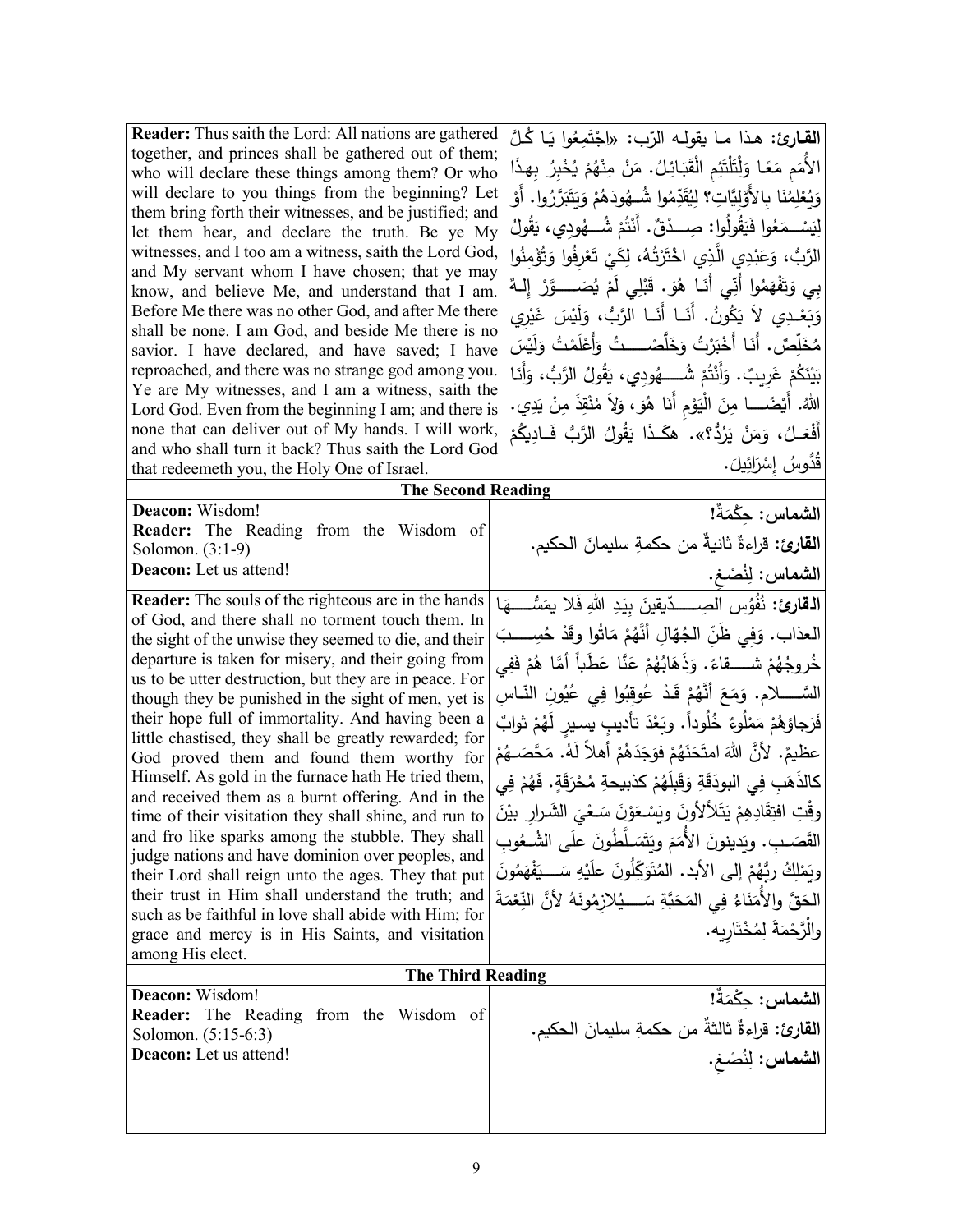| Reader: The righteous live forever; and their reward                                                        | ا <b>لقارئ:</b> الصِّــــدِّيقُونَ يَحْيَوْنَ إِل <sub>َى</sub> الأَبَدِ وَعِنْدَ الرَّبِّ |
|-------------------------------------------------------------------------------------------------------------|--------------------------------------------------------------------------------------------|
| is in the Lord, and the care of them is with the Most                                                       |                                                                                            |
| High. Therefore, shall they receive the kingdom of                                                          | ثوابُهُمْ ولَهُمْ عِنَايَةٌ مِنْ لَدُنِ العَلِيِّ. فلِذَلِكَ سَــيَنَالُونَ                |
| majesty and the crown of comeliness from the Lord's                                                         | مُلْكَ الكَرَامَـةِ وتَـاَجَ الجَمَـالِ مِنْ يَـدِ الرَّبِّ. لأَنّهُ                       |
| hand, for with His right hand shall He cover them,                                                          | يَسْتُرُهُمْ بِيَمِينِهِ وِبِذِرَاعِهِ يَقِيهِمْ. يَتَسَلَّح بِغَيْرَتِهِ وِيُسَلِّحُ      |
| and with His arm shall He protect them. He shall take                                                       |                                                                                            |
| to Him His jealousy for complete armor, and make                                                            | الخَلْقَ لِلاَنْتِقَامِ مِنَ الأعداءِ . يَلْبَسُ البِرَّ دِرْعًا وَحُكْمَ                  |
| creation His weapon for the warding off of His                                                              | الحَقّ خُوذَةً. ويَتَّخِذُ القَدَاسَةَ تُرْسًا لا يُقْهَرْ . وَيُحَدِّدُ                   |
| enemies. He shall put on righteousness as a                                                                 |                                                                                            |
| breastplate, and true judgment instead of a helmet.<br>He shall take holiness for an invincible shield. His | غَضَبَهُ سَيْفًا مَاضِيًا والعَالَمُ يُحَارِبُ مَعَهُ الْجُهّالَ.                          |
| severe wrath shall He sharpen for a sword, and the                                                          | فَتَنْطَلِقُ صَــوَاعِقُ البُرُوقِ انْطِلاقًا لا يُخْطِئُ. وَعَنْ                          |
| world shall fight with Him against the unwise. Then                                                         |                                                                                            |
| shall the right-aiming thunderbolts go abroad, and                                                          | قَوْسِ الغُيُومِ المُحْكَمَـةِ التَوْتِيرِ تَطِيرُ إِلـى الهَـدَف.                         |
| from the clouds, as from a well-drawn bow, shall                                                            | وَسُــــخْطُـهُ يَرْجُمُهُمْ بِبَرَدٍ ضَـــــخْم. ومِيَاهُ البِحَار                        |
| they fly to the mark. And as from a stone-bow shall                                                         |                                                                                            |
| hailstones full of wrath be cast forth, and the water                                                       | تَسْتَشِــيطُ علَيْهِمْ والأَنْهَارُ تَلْتَقِي بِطُغْيَانِ شــدِيد.                        |
| of the sea shall rage indignantly against them, and                                                         | وَتَثُورُ ۚ عَلَيْهِمْ رِيحٌ شَـــــدِيدَةٌ زَوْبَعَةٌ تُذَرِّيهِمْ. والإثْمُ              |
| floods shall cruelly drown them. Yea, a mighty wind                                                         | يُـدَمِّرُ جميعَ الأرض والفُجُورُ يَقْلِـبُ عُرُوشَ                                        |
| shall stand up against them, and like a storm shall                                                         |                                                                                            |
| blow them away; thus iniquity shall lay waste the                                                           | المُقْتَدِرِينِ. الحِكْمَةُ خَيْرٌ مِنَ القُوَّةِ والحَكِيمُ أَفْضَـــلُ                   |
| whole earth, and ill dealing shall overthrow the                                                            | مِنَ الجَبَّارِ . وأَنْتُمْ أَيُّهَا المُلُوكُ فاسمَعُوا وَتَعَقَّلُوا . وَيَا             |
| thrones of the mighty. Hear, therefore, O ye kings,                                                         |                                                                                            |
| and understand; learn, ye that be judges of the ends                                                        | قُضَـــاةَ أقَاصِــــى الأرض اتَّعِظُوا. أَصْــــغُوا أَيُّهَا                             |
| of the earth. Give ear, ye that rule a multitude and                                                        | المُتَسَـــلِّطُونَ عَلَى الجَمَـاهِير المُفْتَخِرُونَ بِجُمُوعِ                           |
| vaunt yourselves in throngs of nations, for power is                                                        |                                                                                            |
| given you from the Lord and sovereignty from the                                                            | اللأُمَم. فـإنَّ سُــــلْطَـانَكُمْ مِنَ الرَّبِّ وقُـدْرَتَكُمْ مِنَ                      |
| Most High.                                                                                                  | العَلِيِّ.                                                                                 |
| THE LITANY OF FERVENT SUPPLICATION                                                                          |                                                                                            |
| Deacon: Let us say with our whole soul,                                                                     | ا <b>لشماس:</b> لِنَقُلْ جميعُنا مِنُ كُلِّ نُفوسنا ومِنْ كُلِّ نِيّاتِنا لِنَقُلْ.        |
| and with our whole mind, let us say.                                                                        |                                                                                            |
| Choir: Lord, have mercy.                                                                                    | ا <b>لجوقة:</b> يا رَبُّ ارْحَم.                                                           |
| Deacon: O Lord Almighty, the God of our Fathers,                                                            | ا <b>لشماس:</b> أيُها الرَّبُ الضابطُ الكُلَّ إلهَ آبائِنا، نَطْلُبُ                       |
| we pray thee, hear us, and have mercy.                                                                      |                                                                                            |
|                                                                                                             | مِنْكَ فاستجِبْ وارْحَم.                                                                   |
| Choir: Lord, have mercy.                                                                                    | ا <b>لجوقة:</b> يا رَبُّ ارْحَم.                                                           |
| Deacon: Have mercy on us, O God, according to                                                               | <b>الشماس:</b> ارْحَمنا يا اللهُ كعظيم رَحْمَتِكَ، نَطْلُبُ مِنْكَ                         |
| thy great mercy, we pray thee, hear us, and have                                                            |                                                                                            |

|                                                                                                   | مِنك فاستجب وارحم.                                                 |  |
|---------------------------------------------------------------------------------------------------|--------------------------------------------------------------------|--|
| <b>Choir:</b> Lord, have mercy.                                                                   | ا <mark>لجوقة:</mark> يا رَبُّ ارْحَم.                             |  |
| Deacon: Have mercy on us, O God, according to<br>thy great mercy, we pray thee, hear us, and have | <b>الشماس:</b> ارْحَمنا يا اللهُ كعظيم رَحْمَتِكَ، نَطْلُبُ مِنْكَ |  |
| mercy.                                                                                            | فاسْتَجِبْ وارْحَم.                                                |  |
| <b>Choir:</b> Lord, have mercy. <i>(thrice)</i>                                                   | الجوقة: يا رَبُّ ارْحَم. (ثلاثا)                                   |  |
| <b>Deacon:</b> Again we pray for all pious and Orthodox<br>Christians.                            | الشماس:وأيضاً نَطْلُبُ مِنْ أَجْلِ المَسيحيينَ الحَسَني            |  |
|                                                                                                   | العِبادَةِ الأُرْثِوذُكْسيين.                                      |  |
| <b>Choir:</b> Lord, have mercy. <i>(thrice)</i>                                                   | الجوقة: يا رَبُّ ارْحَم. (ثلاثا)                                   |  |
| <b>Deacon:</b> Again we pray for our father and<br>Metropolitan N. and our Bishop N.              | الشماس:وَأَيضًا نَطْلُبُ مِنْ أَجلِ أبينا ومِتْروبوليتنا جوزيف.    |  |
| <b>Choir:</b> Lord, have mercy. <i>(thrice)</i>                                                   | ا <b>لجوقة:</b> يا رَبُّ ارْحَم. (ثلاثا)                           |  |
|                                                                                                   |                                                                    |  |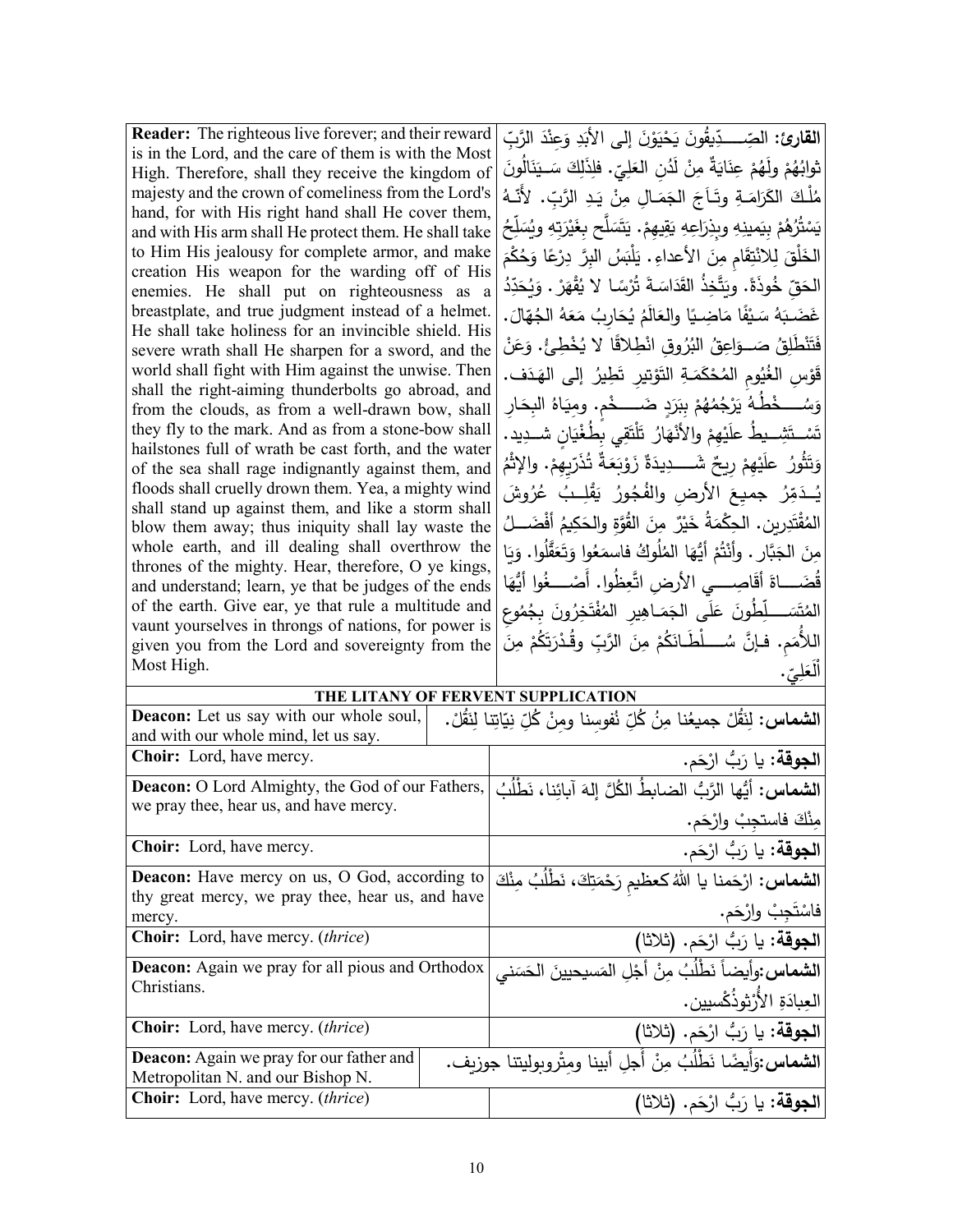| <b>Deacon:</b> Again we pray for our brethren: the<br>priests, hieromonks, deacons, hierodeacons, and                                                       |  |                                        | ا <b>لشماس :</b> وَأَيْضاً نَطْلُبُ مِنْ أَجْلٍ إخْوَتنا الكَهَنةِ والشَمامِسَةِ   |
|-------------------------------------------------------------------------------------------------------------------------------------------------------------|--|----------------------------------------|------------------------------------------------------------------------------------|
| monastics, and all our brotherhood in Christ.                                                                                                               |  |                                        | والرُّهْبانِ والراهِباتِ، وكُلِّ إخْوَتِنا في المَسيح.                             |
| Choir: Lord, have mercy. (thrice)                                                                                                                           |  |                                        | ا <b>لجوقة:</b> يا رَبُّ ارْحَم. (ثلاثا)                                           |
| Deacon: Again we pray for mercy, life, peace, health,                                                                                                       |  |                                        | ا <b>لشماس:</b> وأيضاً نَطْلُبُ مِنْ أَجْلِ الرَّحْمَةِ والحياةِ                   |
| salvation, and visitation and pardon and forgiveness of<br>sins for (the servants of God, [Names], and) all                                                 |  |                                        | والسَّلام والعافِيَةِ والخَلاصِ لِعَبِيدِ اللهِ، وجَميع                            |
| Orthodox Christians of true worship, who live and                                                                                                           |  |                                        | المَسيحيّينَ الحَسَنى العِبادَةِ الأَرْثوذُكْسِيينَ السَّاكِنينَ                   |
| dwell in this community.                                                                                                                                    |  |                                        | والمَوْجودينَ في هذا المجتمع.                                                      |
| Choir: Lord, have mercy. (thrice)                                                                                                                           |  |                                        | ا <b>لجوقة:</b> يا رَبُّ ارْحَم. (ثلاثا)                                           |
| Deacon: Again we pray for the blessed and ever-                                                                                                             |  |                                        | ا <b>لشماس:</b> وَأَيْضاً نَطْلُبُ مِنْ أَجْلِ المطوَّبِينَ الدائميّ               |
| memorable founders of this holy church and (for the<br>departed servants of God, [Names], and all our fathers                                               |  |                                        | الذِّكْرِ الذينِ عَمَّروا هذا الهيكلَ المقدَّسِ، ومنْ أَجْلِ                       |
| and brethren, the Orthodox departed this life before us,                                                                                                    |  |                                        | جَميع المُنْتَقِلينَ مِنْ آبائِنا وإِخْوَتِنا الأَرْثوذُكُسيِّينَ                  |
| who here and in all the world lie asleep in the Lord.                                                                                                       |  |                                        | الراقِدينَ هَهُنا وفي كُلِّ مَكان.                                                 |
| Choir: Lord, have mercy. (thrice)                                                                                                                           |  |                                        | ا <b>لجوقة:</b> يا رَبُّ ارْحَم. (ثلاثا)                                           |
| <b>Deacon:</b> Again we pray for those who bear                                                                                                             |  |                                        | ا <b>لشماس:</b> وَأَيْضاً نَطْلُبُ مِنْ أَجْلِ الذينَ يُقَدِّمونَ الأَثمارَ        |
| fruit and do good works in this holy and all-<br>venerable temple, those who serve and those                                                                |  |                                        | والذينَ يَصْنَعونَ الإِحْسانَ في هذا الهيكلِ المقدَّسِ الكليِّ                     |
| who sing, those praying with us from their                                                                                                                  |  |                                        | الوقار ، والذينَ يَتْعَبونَ ويُرَتِّلونَ فيهِ، ومنْ أَجْلِ هذا الشَّعْبِ           |
| homes, and all the people here present, who<br>await Thy great and rich mercy.                                                                              |  |                                        | الواقِفِ، المُنْتَظِرِ مِنْ لَدُنْكَ الرَّحمَةَ الغَنِيَّةَ العُظْمى.              |
| Choir: Lord, have mercy. (thrice)                                                                                                                           |  |                                        | الجوقة: يا رَبُّ ارْحَم. (ثلاثا)                                                   |
| Priest: For thou art a merciful God and lovest                                                                                                              |  |                                        | ا <b>لكاهن:</b> لأَنَكَ إلهٌ رَحيِمٌ وَمُحِبٍّ لِلْبَشَرِ ، وَلَكَ نُرْس <i>لُ</i> |
| mankind, and unto thee we ascribe glory to the<br>Father and to the Son and to the Holy Spirit, now                                                         |  |                                        | المَجْدَ أَيُّها الآبُ، والإبنُ، والرُّوحُ القُدُسُ، الآنَ وكُلَّ                  |
| and ever, and unto ages of ages.                                                                                                                            |  | أُوانِ، وَإِلَى دَهْرِ الْدَاهَ~رِينِ. |                                                                                    |
| Choir: Amen.                                                                                                                                                |  | ا <b>لجوقة:</b> آمين.                  |                                                                                    |
| <b>THE EVENING PRAYER</b>                                                                                                                                   |  |                                        |                                                                                    |
| People: Vouchsafe, O Lord, to keep us this evening                                                                                                          |  |                                        | ا <b>لشَّعب:</b> أَهِّلْنا يا رَبُّ أَنْ نُحْفَظَ في هذا المَساءِ بغَير            |
| without sin. Blessed art Thou, O Lord, the God of<br>our fathers, and praised and glorified is Thy Name                                                     |  |                                        | خطيئة. مُبارَكٌ أَنتَ يا رَبُّ، إِلهَ آبائنا، وَمُسَبَّحٌ                          |
| forever. Amen. Let Thy mercy be upon us, O Lord,                                                                                                            |  |                                        | وَمُمَجَّدٌ اسْمُكَ إِلَى الأَبِدِ، آمينٍ. لِتَكُنْ يا رَبُّ رَجْمَتُكَ            |
| even as we have set our hope on Thee. Blessed art<br>Thou, O Lord; teach me Thy statutes. Blessed art                                                       |  |                                        | علينا، كَمِثْلِ اتِّكالِنا عليك. مُبارَكٌ أنتَ يا رَبُّ علِّمني                    |
| Thou, O Master; make me to understand Thy                                                                                                                   |  |                                        | وَصاياك. مُبارَكٌ أنتَ يا سَيّدُ فَهّمْنـى حُقُوقَك. مُبارَكٌ                      |
| statutes. Blessed art Thou, O Holy One; enlighten<br>me with Thy statutes. Thy mercy, O Lord, endureth<br>forever. O despise not the works of Thy hands. To |  |                                        | أنتَ يا قُدُّوسُ أَنِرْني بِعَدْلِك. يا رَبُّ رَحْمَتُكَ إلى                       |
|                                                                                                                                                             |  |                                        | الأَبَد، وَعَنْ أَعمالِ يَدَيكَ لا تُعْرِض. لَكَ يَنبغي                            |
| Thee belongeth worship, to Thee belongeth praise,<br>to Thee belongeth glory to the Father and to the Son                                                   |  |                                        | المديح، لكَ يَليقُ التِّسبيح، لكَ يَجِبُ المَجْدِ، أَيُّها                         |
| and to the Holy Spirit, now and ever, and unto ages                                                                                                         |  |                                        | الآبُ والابنُ والرُّوحُ القُدُس، الآنَ وكُلَّ أُوانِ، وإلى                         |
| of ages. Amen.                                                                                                                                              |  |                                        | دَهرِ الدّاهرينِ. آمين.                                                            |
| THE LITANY OF SUPPLICATION                                                                                                                                  |  |                                        |                                                                                    |
| <b>Deacon:</b> Let us complete our evening prayer unto the Lord.                                                                                            |  |                                        | ا <b>لشماس:</b> لنُكَمِّلْ طِلْبَتَنا المسائية للْرَّبِّ.                          |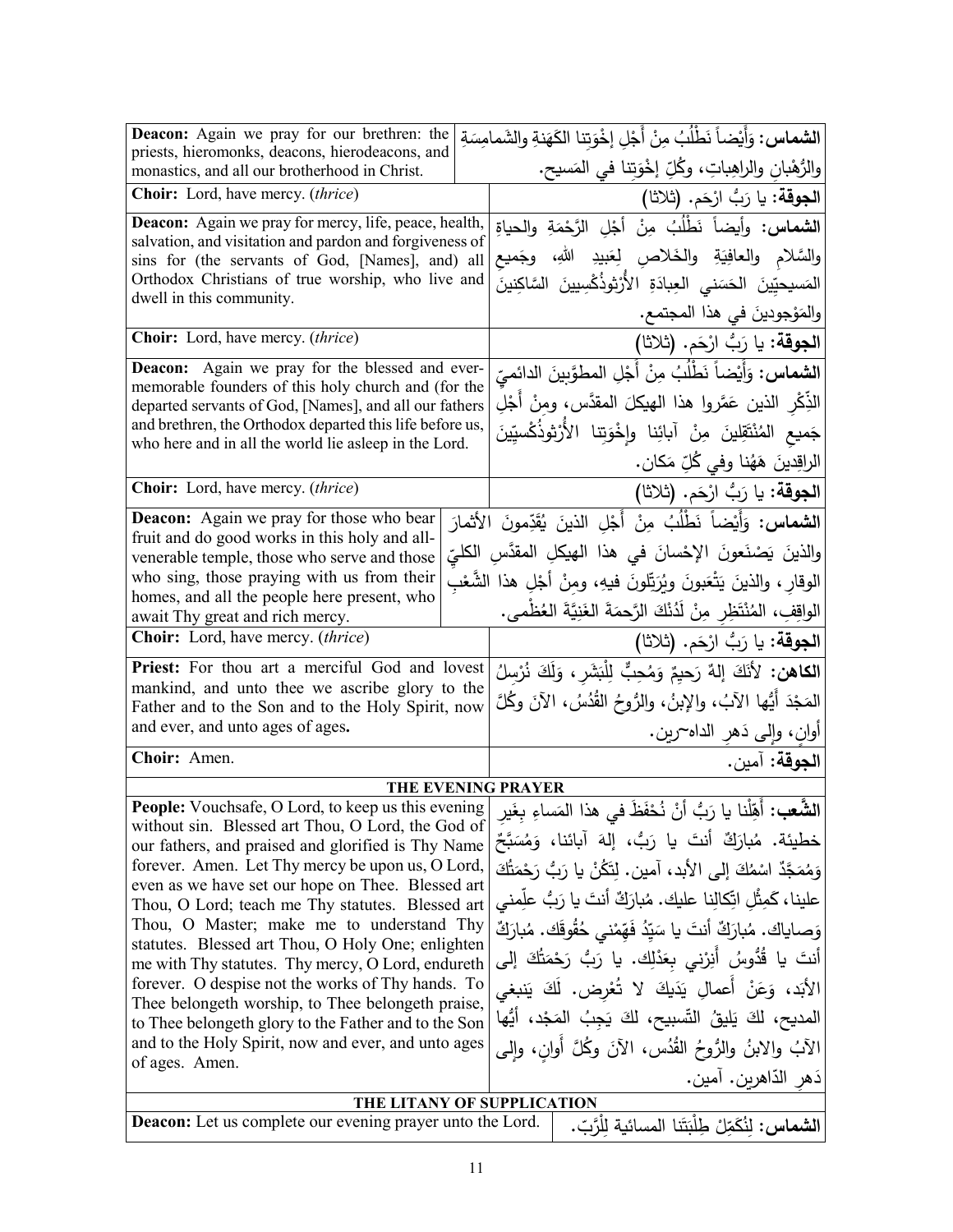| Choir: Lord, have mercy.                                                                                                    |                                                | ا <b>لجوقة:</b> يا رَبُّ ارْحَم.                                                          |  |
|-----------------------------------------------------------------------------------------------------------------------------|------------------------------------------------|-------------------------------------------------------------------------------------------|--|
| Deacon: Help us; save us; have mercy on<br>us; and keep us, O God, by Thy grace.                                            |                                                | ال <b>شماس:</b> أَعْضُدْ وخَلِّصْ وارْحَمْ واحْفَظْنا يا أللهُ بنِعْمَتِكَ.               |  |
|                                                                                                                             | Choir: Lord, have mercy.                       |                                                                                           |  |
| Deacon: That the whole evening may be perfect, holy,                                                                        |                                                | ا <b>لشماس:</b> أَنْ يَكُونَ مَساؤُنا كُلُّهُ كامِلاً، مُقَدَّساً،                        |  |
|                                                                                                                             | peaceful, and sinless, let us ask of the Lord. |                                                                                           |  |
| Choir: Grant this, O Lord.                                                                                                  |                                                | <b>الجوقة:</b> اسْتَجِبْ يا رَبّ.                                                         |  |
| Deacon: An angel of peace, a faithful guide, a                                                                              |                                                | <b>الشماس:</b> مَلاكَ سَلام مُرْشِداً، أَميناً، حافِظاً نُفوسَنا                          |  |
| guardian of our souls and bodies, let us ask of the Lord.                                                                   |                                                | وأجْسادَنا، الرَّبَّ نَسْأَل.                                                             |  |
| Choir: Grant this, O Lord.                                                                                                  |                                                | ا <b>لجوقة:</b> اسْتَجِبْ يا رَبّ.                                                        |  |
| Deacon: Pardon and forgiveness of our sins<br>and transgressions, let us ask of the Lord.                                   |                                                | <b>الشماس:</b> مُسامَحَةَ خَطايانا وغُفْرانَ زَلاّتِنا، الرَّبَّ نَسْأَل.                 |  |
| Choir: Grant this, O Lord.                                                                                                  |                                                | ا <b>لجوقة:</b> اسْتَجِبْ يا ربّ.                                                         |  |
| <b>Deacon:</b> All things good and profitable for our souls                                                                 |                                                | ا <b>لشماس:</b> الصَّالِحاتِ والمُوافِقاتِ لِنُفوسنا، والسَّلامَ                          |  |
| and peace for the world, let us ask of the Lord.                                                                            |                                                | الِلْعالَم، الرَّبَّ نَسْأَل.                                                             |  |
| Choir: Grant this, O Lord.                                                                                                  |                                                | ا <b>لجوقة:</b> اسْتَجِبْ يا ربّ.                                                         |  |
| <b>Deacon:</b> That we may complete the remaining time of                                                                   |                                                | ا <b>لشماس:</b> أَنْ نُتَمِّمَ بَقِيَّةَ زَمانِ حَياتِنا بِسَلام وتَوْبَةٍ،               |  |
| our life in peace and repentance, let us ask of the Lord.                                                                   |                                                | الرَّبَّ نَسْأَل.                                                                         |  |
| Choir: Grant this, O Lord.                                                                                                  |                                                | ا <b>لجوقة:</b> اسْتَجِبْ يا ربّ.                                                         |  |
| <b>Deacon:</b> A Christian ending to our life,                                                                              |                                                | ا <b>لشماس:</b> أنْ تَكونَ أواخِرُ حَياتِنا مَسيحِيَّةً، سَلامِيَّةً، بِلا حُزْنِ         |  |
| painless, blameless, peaceful, and a good<br>defense before the fearful Judgment Seat of<br>Christ, let us ask of the Lord. |                                                | ولا خِزْيٍ، وجَواباً حَسَناً لَدى مِنْبَرِ  المَسيح المَرْهوبِ، نَسْأَل.                  |  |
| Choir: Grant this, O Lord.                                                                                                  |                                                | ا <b>لجوقة:</b> اسْتَجِبْ يا ربّ.                                                         |  |
| <b>Deacon:</b> Calling to remembrance our all-holy,<br>immaculate, most blessed and glorious Lady the                       |                                                | ال <b>شماس:</b> بَعْدَ ذِكْرِنا الْكُلِّيَّةَ القَداسَةِ، الطاهِرَةَ، الْفَائِقَةَ        |  |
| Theotokos and ever-virgin Mary, with all the Saints,                                                                        |                                                | البَرَكاتِ، المَجيدةَ، سيِّدَتَنا والِدةَ الإِلهِ الدائِمَةَ البَتولِيَّةِ                |  |
| let us commend ourselves and each other, and all our<br>life unto Christ our God.                                           |                                                | مَرْيَمَ مَعَ جميع القدِّيسينَ، لِنوْدِعْ أَنفُسَنا وبَعْضُنا                             |  |
|                                                                                                                             |                                                | بَعْضاً وَكُلَّ حَياتِنا لِلْمَسيح الإِله.                                                |  |
| Choir: To Thee, O Lord.                                                                                                     |                                                | ا <b>لجوقة:</b> لَكَ يا رَبّ.                                                             |  |
| <b>Priest:</b> For thou art a good God and lovest<br>mankind, and unto Thee we ascribe glory to                             |                                                | ا <b>لكاهن:</b> لأَنَّكَ إلهٌ صالِحٌ ومُحِبٌّ لِلْبَشَرِ ، ولكَ نُرْسِلُ المجْدَ، أَيُّها |  |
| the Father and to the Son and to the Holy                                                                                   |                                                | الآبُ والإبْنُ والرُّوحُ القُدُسُ، الآنَ وكُلَّ أوانِ، وإلى دَهْرِ الدَّاهِرينِ.          |  |
| Spirit, now and ever, and unto ages of ages.<br>Choir: Amen.                                                                |                                                |                                                                                           |  |
| <b>THE PEACE</b>                                                                                                            |                                                | ا <b>لجوق</b> : أمين.                                                                     |  |
| Priest: Peace be to all.                                                                                                    |                                                | ا <b>لكاهن:</b> السَّلامُ لِجميعِكم.                                                      |  |
| <b>Choir:</b> And to thy spirit.                                                                                            |                                                | ا <b>لجوقة</b> : ولروحِكَ أيضاً                                                           |  |
| <b>Deacon:</b> Let us bow our heads unto the Lord.                                                                          |                                                | ا <b>لشماس:</b> لذَحْن رؤوسَنا للرَّب.                                                    |  |
| Choir: To Thee, O Lord.                                                                                                     |                                                | ا <b>لجوقة:</b> لَكَ يا رَبّ.                                                             |  |
|                                                                                                                             |                                                |                                                                                           |  |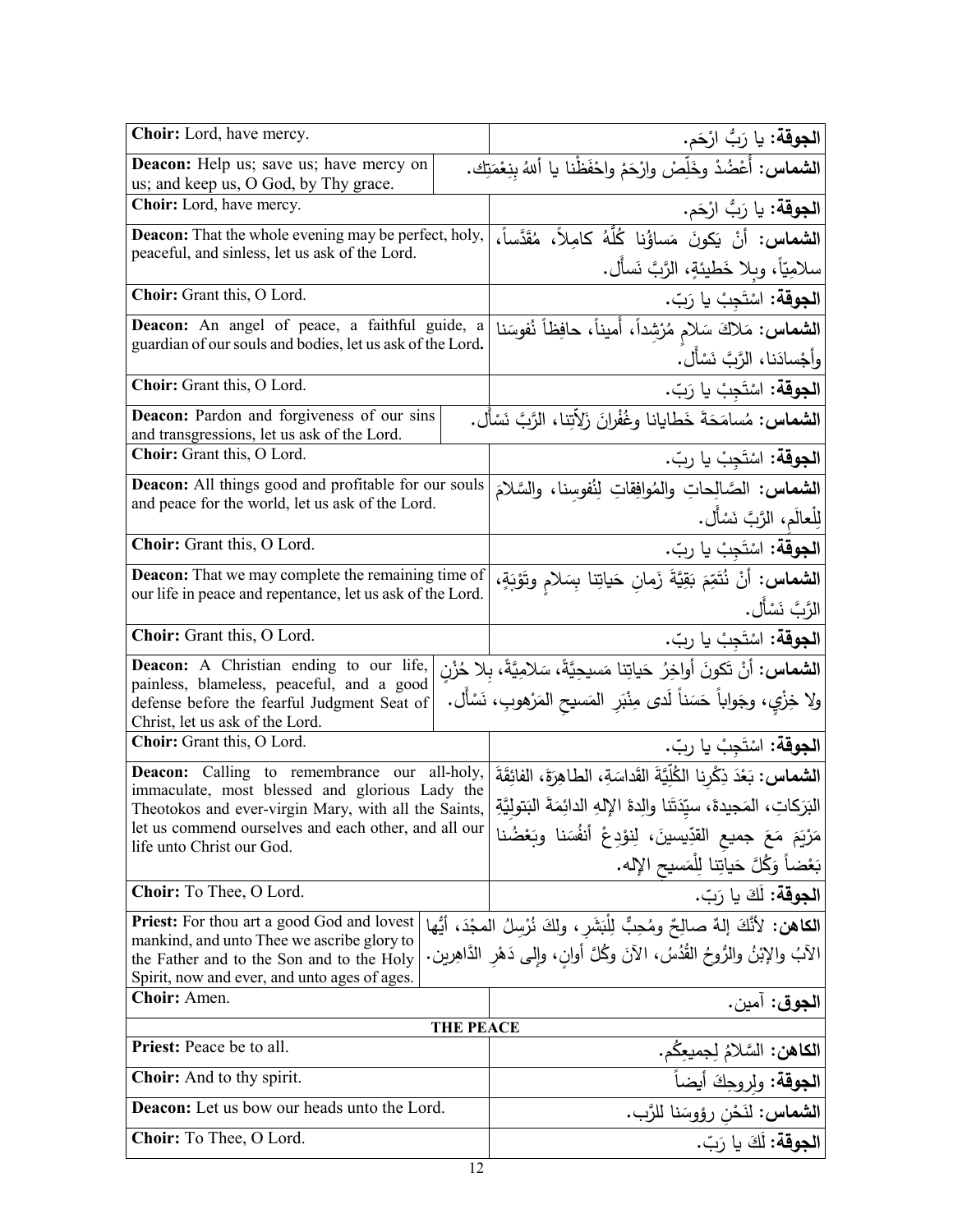| Priest: O Lord our God, who didst bow the                                                                                                                                            |         | ا <b>لكاهن:</b> أَيُّها الرَّبُّ إلهُنا، يا مَنْ طَأَطَأَ السَّماواتِ ونزَلَ         |  |  |
|--------------------------------------------------------------------------------------------------------------------------------------------------------------------------------------|---------|--------------------------------------------------------------------------------------|--|--|
| heavens and come down for the salvation of                                                                                                                                           |         | لِخَلاص جِنْس البَشَر ، أنظُرْ إلى عبيدِكَ وإلى ميراثِك،                             |  |  |
| mankind: Look upon thy servants and thine<br>inheritance; for unto thee, the fearful Judge who                                                                                       |         |                                                                                      |  |  |
| yet lovest mankind, have thy servants bowed their                                                                                                                                    |         | فإنَّ عبيدَكَ قد حَنَوا رُؤُوسَهُمْ وأَخْضَعُوا أَعْناقَهم لكَ، أَيُّها              |  |  |
| heads and submissively inclined their necks,                                                                                                                                         |         | القاضى المَهيبُ المُحِبُّ البَشَرِ ، غيرَ مُنتظِرينَ المَعونَةَ                      |  |  |
| awaiting not help from men but entreating thy<br>mercy and looking confidently for thy salvation.                                                                                    |         | مِنَ البَشَرِ ، بَلْ مُنْتَظِرِينَ رَحْمَتَكَ ومُتَوَقِّعِينَ خَلاصَك.               |  |  |
| Guard them at all times, both during this present                                                                                                                                    |         | فاحْفَظْهُمْ في كُلِّ حين، وفي هذا المَساءِ الحاضِرِ،                                |  |  |
| evening and in the approaching night, from every<br>foe, from all adverse powers of the devil and from                                                                               |         | والليلِ المُقْبِلِ، مَصونينَ مِنْ كُلِّ فِعْلِ مُضادٍّ شَيطانِيّ،                    |  |  |
| vain thoughts and from evil imaginations.                                                                                                                                            |         | ومِنَ الأفكارِ الباطِلَةِ والهواجِسِ الشرّيرةِ.                                      |  |  |
| Blessed and glorified be the might of thy kingdom                                                                                                                                    |         | لِيكُن عِزُّ مُلكِكَ مُبارَكاً وممجَّداً، أيُّها الآبُ والابنُ                       |  |  |
| of the Father and of the Son and of the Holy Spirit,                                                                                                                                 |         |                                                                                      |  |  |
| now and ever, and unto ages of ages.                                                                                                                                                 |         | والروحُ القُدُسُ، الآنَ وكلَّ أوانِ، وإلى دهرِ الدَّاهِرينِ.                         |  |  |
| Choir: Amen.                                                                                                                                                                         |         | ا <b>لجوقة:</b> آمين.                                                                |  |  |
|                                                                                                                                                                                      |         | THE APOSTICHA FOR THE RESURRECTION IN TONE EIGHT                                     |  |  |
| Thou didst ascend the Cross, O Jesus, Who<br>didst descend from heaven. Thou didst come to                                                                                           |         | لقَدْ صَـعِدتَ على الصَّـليبِ يا يَسوعُ الذي نَزَلَ مِنَ السَّماءِ،                  |  |  |
| death, O Life that dieth not, and to those who                                                                                                                                       |         | وأَتَيْتَ إِلَى الموتِ، يا أَيُّهَـا الْحَياةُ الَّذي لا يَموتُ، وإِلَى              |  |  |
| are in darkness, O true Light, and to the fallen,                                                                                                                                    |         | المَوجُودينَ في الظُّلام، يــا أَيُّهَــا النُّورُ الحَقيقِيُّ، وإلى                 |  |  |
| O Resurrection of all. Wherefore, O our Light<br>and Savior, glory to Thee.                                                                                                          |         | السَّاقِطينَ، يا قِيامَةَ الكُلِّ. فَيَا مُنِيرَنَا ومُخَلِّصَنَا، المجدُ لَكَ.      |  |  |
| Verse 1. The Lord is King, and hath clothed Himself                                                                                                                                  |         | عْ فِي تَجْجِكَ 1: الرَبُّ قَدْ مَلَكَ، والجمالَ لَبِسْ. لَبِسَ الرَبُّ              |  |  |
| with majesty. The Lord is robed; He is girded with                                                                                                                                   |         |                                                                                      |  |  |
| strength. Let us glorify Christ risen from the dead;                                                                                                                                 |         | <i>القوّة وَتَمَنْطَقَ بِها.</i> لِنُمَجّدِ المَســيحَ النّاهِضَ مِنْ بَيْن          |  |  |
| for He did take unto Himself a soul and a body; and<br>He separated one from the other in the Passion,                                                                               |         | الأمواتِ، لأنَّهُ اتَّخَذَ نَفْساً وجَسَداً، فَفَصَلَ أَحَدَهُما عَن                 |  |  |
| when His pure soul went down to Hades which He                                                                                                                                       |         | الآخَرِ بالآلام، لمَّا انْحَدَرَتْ نَفْسُهُ الطَّاهِرَةُ إِلى الجَحيم                |  |  |
| led captive; and the holy body saw no corruption in<br>the grave, the body of the Redeemer, Savior of our                                                                            |         | الَّتي سَـباها، والجسـدُ المُقدَّسُ لَمْ يَرَ فـي القَبر فَسَـاداً،                  |  |  |
| souls.                                                                                                                                                                               |         | الذي هُوَ جَسَدُ الفَادي والمُنقِذِ نُفُوسَنا.                                       |  |  |
| Verse 2. For He has established the world so that it                                                                                                                                 |         | <i>غز<b>تكِيكَ 2:</b> لأَنْهُ ثَبَّتَ المسْكونَةَ فَلَنْ تَتَزَعْزَع.</i> أَيُّها    |  |  |
| shall never be moved. With psalms and with songs                                                                                                                                     |         | المَسيحُ إنَّنا بالمزَامِيرِ والتَّسَابيح نُمَّجِد قِيَامَتَكَ مِنْ بَيْنِ           |  |  |
| of praise, O Christ, do we glorify Thy Resurrection<br>from the dead, by which Thou didst deliver us from                                                                            |         |                                                                                      |  |  |
| the rebellion of Hades. And since Thou art God,                                                                                                                                      |         | الأَمْوَاتِ، التي بِهَا أَعْتَقْتَنَا مِنْ تَمَرُّدِ الْجَحيم. وبِمَا أَنَّكَ        |  |  |
| Thou didst grant us eternal life and the Great Mercy.                                                                                                                                |         | إِلَٰهٌ، مَنَحْتَنَا الحياةَ الأَبَديَّةَ والرَّحْمَةَ العُظْمَى.                    |  |  |
| <b>Verse 3.</b> Holiness befits Thy house,<br>forevermore. O Lord of all, O incomprehensible One;                                                                                    | O Lord, | <b>ئزنگجك 3:</b> لَبُيْتِكَ بِنَبَغى التَّقْدِيسُ يا رَبُّ إلى                       |  |  |
| O Maker of heaven and earth, when Thou didst suffer                                                                                                                                  |         | /لأَبِد.   يا سَيَّدَ الكُلّ يَا مَنْ  لا يُدْرَكُ، يا صَانِعَ السَّمَاءِ            |  |  |
| in Thy Passion on the Cross, Thou didst pour out for                                                                                                                                 |         |                                                                                      |  |  |
| والأرض، لَمَّا تأَلَّمْتَ عَلَى الصَّلِيبِ أَفَضْتَ لـى عَدَمَ<br>me passionlessness; and when Thou didst submit to                                                                  |         |                                                                                      |  |  |
| الآلام، ولمَّا قَبِلتَ دَفْناً ونَهَضْتَ بِمَجْدٍ، أَنْهَضْتَ آدَمَ<br>burial and didst rise in glory, Thou didst raise Adam                                                         |         |                                                                                      |  |  |
| with Thee by a mighty hand. Wherefore, glory to Thy<br>مَعَكَ بِيَدٍ عَزِيزَةٍ كُلِّيَّةِ الاقْتِدَارِ. فالمجدُ لِقِيَامَتِكَ<br>third-day Resurrection by which Thou didst grant us |         |                                                                                      |  |  |
| eternal life and forgiveness of sins; for Thou alone art                                                                                                                             |         | الثُلاثيَّةِ الأَيَّامِ، الَّتي بِهَا مَنَحْتَنَا الحَيَاةَ الأَبَدِيَّةَ وغُفْرَانَ |  |  |
| compassionate.                                                                                                                                                                       |         | الْخَطَايَا، بِمَا أَنَّكَ مُتَحَنِّنٌ وَحْدَكَ.                                     |  |  |
|                                                                                                                                                                                      |         | DOXASTICON FOR ALL SAINTS IN TONE SIX                                                |  |  |
|                                                                                                                                                                                      |         |                                                                                      |  |  |

 $\overline{\phantom{a}}$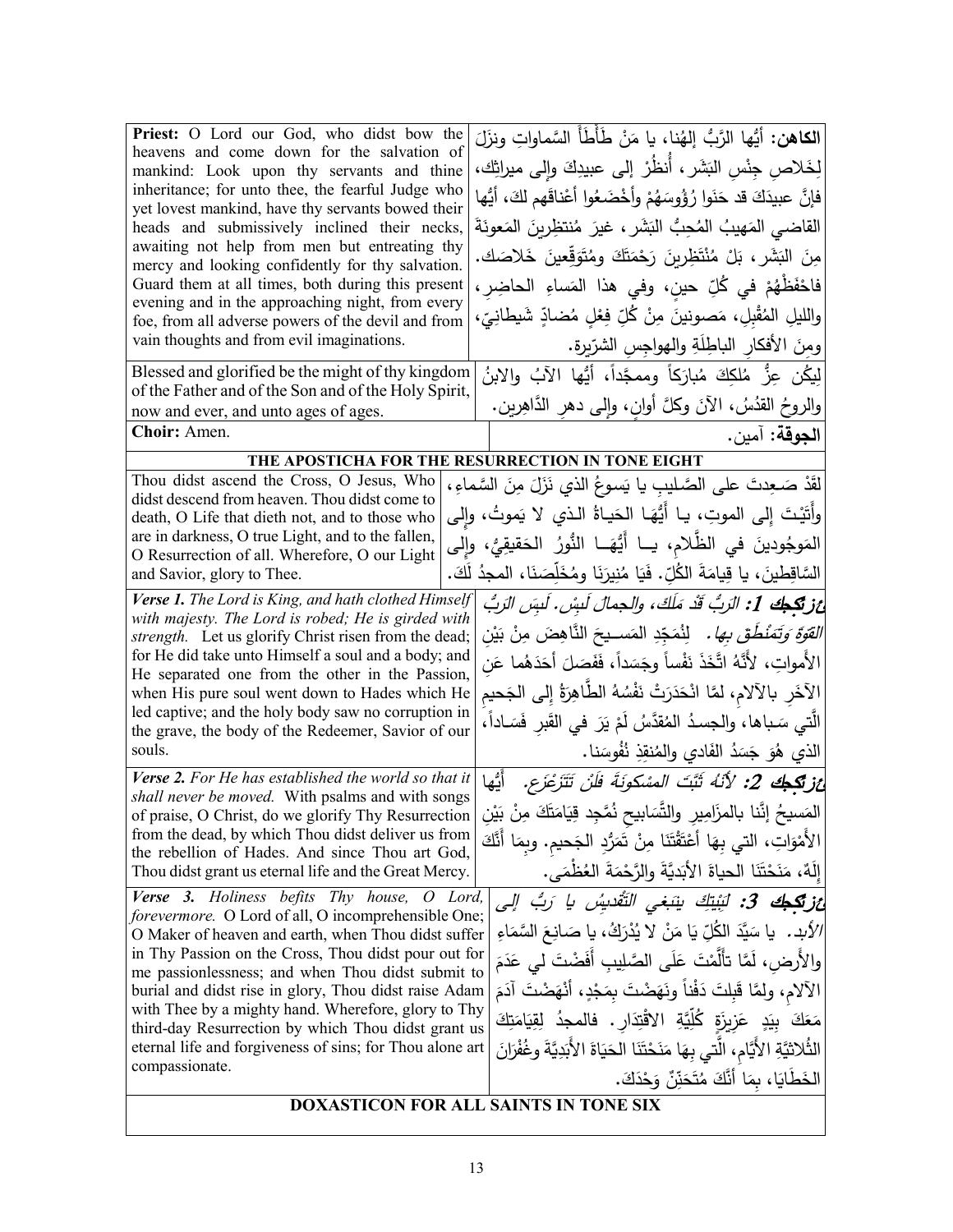| Glory to the Father, and to the Son, and to                                                                 | <i>المجدُ للآبِ، والابنِ، والروح القدسِ.</i> هلَّمَّوا أيُّها المؤمنونَ                                        |
|-------------------------------------------------------------------------------------------------------------|----------------------------------------------------------------------------------------------------------------|
| the Holy Spirit. Come, ye believers, let us<br>today stand in rank and celebrate with true                  | لنُقمْ صفّاً، مُعَيِّدينَ اليومَ بِحُسْنِ عبادةٍ، ومكرِّمينَ بالتماجيدِ                                        |
| worship; let us exalt with glorifications the                                                               |                                                                                                                |
| memorial of all-honored, all-revered saints,                                                                | تَذْكارَ  جميع  القدّيسينَ  الكُلِّيِّ  شَرَفُهُمْ  واحْتِرامُهُمْ  هاتفين:                                    |
| shouting, Rejoice, O glorious Apostles,                                                                     | إفْرَحوا أَيُّها الرسلُ المجيدونَ، والأنبياءُ، والشهداءُ، ورؤساءُ                                              |
| Prophets, Martyrs and Bishops! Rejoice, O                                                                   | الكهنة. إفْرَحوا يا جميعَ الأبرارِ والصدّيقين، ويا سائرَ النِسْوَةِ                                            |
| company of the righteous and just! Rejoice,                                                                 |                                                                                                                |
| O rank of honored women! Supplicate ye                                                                      | المُكَرَّماتِ افْرَحْنَ. وتوسَّلوا جميعاً إلى المَسيح أنْ يمنَحَ المَلِكَ                                      |
| Christ to grant the king victory over the                                                                   | النصرَ على الأعْداءِ، ولنفوسِنا الرحمةَ العُظمَى.                                                              |
| Barbarians, and our souls the Great Mercy.                                                                  |                                                                                                                |
|                                                                                                             | THEOTOKION FOR THE RESURRECTION IN TONE SIX                                                                    |
| Both now and ever, and unto ages of ages.                                                                   | الآنَ وكُلَّ أُوانِ وإلى دهرِ الداهرينِ. أمينِ. ۖ أَيَّتُهَا الْكَلَّيَّةَ                                     |
| Amen. O most pure one, when Christ the Lord,<br>my Creator and Savior, came forth from thy                  | النقاوة، إنَّ المسيحَ الربَّ مُبْدِعي ومُنْقِذي، لمّا وافى مِنْ                                                |
| womb, putting me on, He did free Adam from                                                                  |                                                                                                                |
| the ancient curse. Wherefore, O most pure one,                                                              | حَشَاكِ لابِساً إيّايَ، أَعْتَقَ آدَمَ مِنَ اللغْنَةِ القديمة. لِذلِكَ يا                                      |
| since thou art the Theotokos and a Virgin in                                                                | كُلِيَّةَ الطَهارة، بما أنَّكِ أُمٍّ للإِلهِ وبَتولٌ بالحقيقةِ، نَهْتِفُ                                       |
| truth, we shout to thee untiringly with the                                                                 | إليْكِ بغيرٍ فُتورٍ بِسلامِ الملاكِ قائلين: إفرَحي أيّتُها السيّدةُ،                                           |
| angels, saying: Rejoice, Lady, O thou who art                                                               |                                                                                                                |
| the helper, the cover, and the salvation of our                                                             | يا نُصْرَةَ، وَسِتْرَ ، وخلاصَ نفوسنا.                                                                         |
| souls.                                                                                                      |                                                                                                                |
|                                                                                                             | THE HYMN OF ST. SIMEON THE GOD-RECEIVER                                                                        |
| Lord, now lettest thou Thy servant depart in peace,                                                         | الآنَ أَطْلِقْ عَبْدَكَ أَيُّها السَّيِّدُ على حَسَبٍ قَوْلِكَ                                                 |
| according to Thy word; for mine eyes have seen Thy<br>salvation, which Thou hast prepared before the face   | بِسَلام، لأَنَّ عَيْنَيَّ قَدْ أَبْصَرَتا خَلاصَك الذي أَعْدَدْتَهُ                                            |
| of all people, a light to lighten the Gentiles and the                                                      |                                                                                                                |
|                                                                                                             |                                                                                                                |
|                                                                                                             | أمامَ كُلِّ الشُّعوبِ، نوراً لاسْتِعْلانِ الأُمَمِ، ومَجْداً                                                   |
| glory of Thy people Israel.                                                                                 | لِشَعْبِكَ إِسْرائيل.                                                                                          |
|                                                                                                             | THE TRISAGION PRAYERS                                                                                          |
| People: Holy God, Holy Mighty, Holy Immortal:                                                               |                                                                                                                |
| Have mercy on us. (thrice)                                                                                  | ا <b>لشعب:</b> قُدُوسٌ اللهُ، قُدُّوسٌ القَوِيِّ، قُدُّوسٌ الذي لا                                             |
|                                                                                                             | يَموتُ، ارحَمْنا. (ثلاثاً)                                                                                     |
| Glory to the Father, and to the Son, and to the Holy                                                        | المَجدُ للأَبِ والابنِ والروح القُدُسِ، الآنَ وكلَّ أوانِ                                                      |
| Spirit; both now and ever, and unto ages of ages.                                                           |                                                                                                                |
| Amen.<br>All Holy Trinity, have mercy on us. Lord, cleanse                                                  | وإلى دَهْرِ الداهرينَ. أمين.                                                                                   |
| us from our sins. Master, pardon our iniquities. Holy                                                       | أَيُّها الثالوثُ القدوسُ، ارحمْنا. يا ربُّ اغْفُرْ خَطايانا.                                                   |
| One, visit and heal our infirmities, for Thy Name's                                                         | يا سيِّد تَجاوزْ  عَنْ  سَيِّئاتِنا.  يا  قُدّوسُ  اطّْلِعْ  واشْفِ                                            |
| sake.                                                                                                       | أَمْراضَنا، مِنْ أَجْلِ اسْمِكَ.                                                                               |
| Lord, have mercy. <i>(thrice)</i>                                                                           | يا ربُ ارْحَم. (ثلاثاً)                                                                                        |
| Glory to the Father, and to the Son, and to the Holy                                                        |                                                                                                                |
| Spirit; both now and ever, and unto ages of ages.                                                           | الْمَجِدُ لْلِأَبِ وْالِابْنِ وْالروحِ الْقَدُسِ، الْأَنَ وَكُلَّ أُوانِ                                       |
| Amen.                                                                                                       | وإلى دهرِ الداهرينَ. أمين.                                                                                     |
| Our Father, Who art in heaven, hallowed be Thy                                                              | أبانا الذي في السَّـــماواتِ، لِيتقدَّسِ اســــمُكَ، ليأتِ                                                     |
| Name. Thy kingdom come; Thy will be done on                                                                 | مَلَكوتُك، لِتَكُنْ مشيئَتُكَ كَمَا في السَّماءِ كذلِكَ على                                                    |
| earth as it is in heaven. Give us this day our daily<br>bread; and forgive us our trespasses, as we forgive |                                                                                                                |
| those who trespass against us, and lead us not into                                                         | الأرض، خُبْزَنا الجَوْهَرِيّ أَعْطِنَا اليومَ، واتْرُكْ لَنَا ما                                               |
| temptation, but deliver us from evil.                                                                       | علَيْنا، كما نَترُكُ نَحْنُ لِمَنْ لَنا عَلَيْهِ، ولا تُذْخِلْنَا في<br>تَجْرِبةٍ، لكن نَجِّنَا مِنَ الشريرِ . |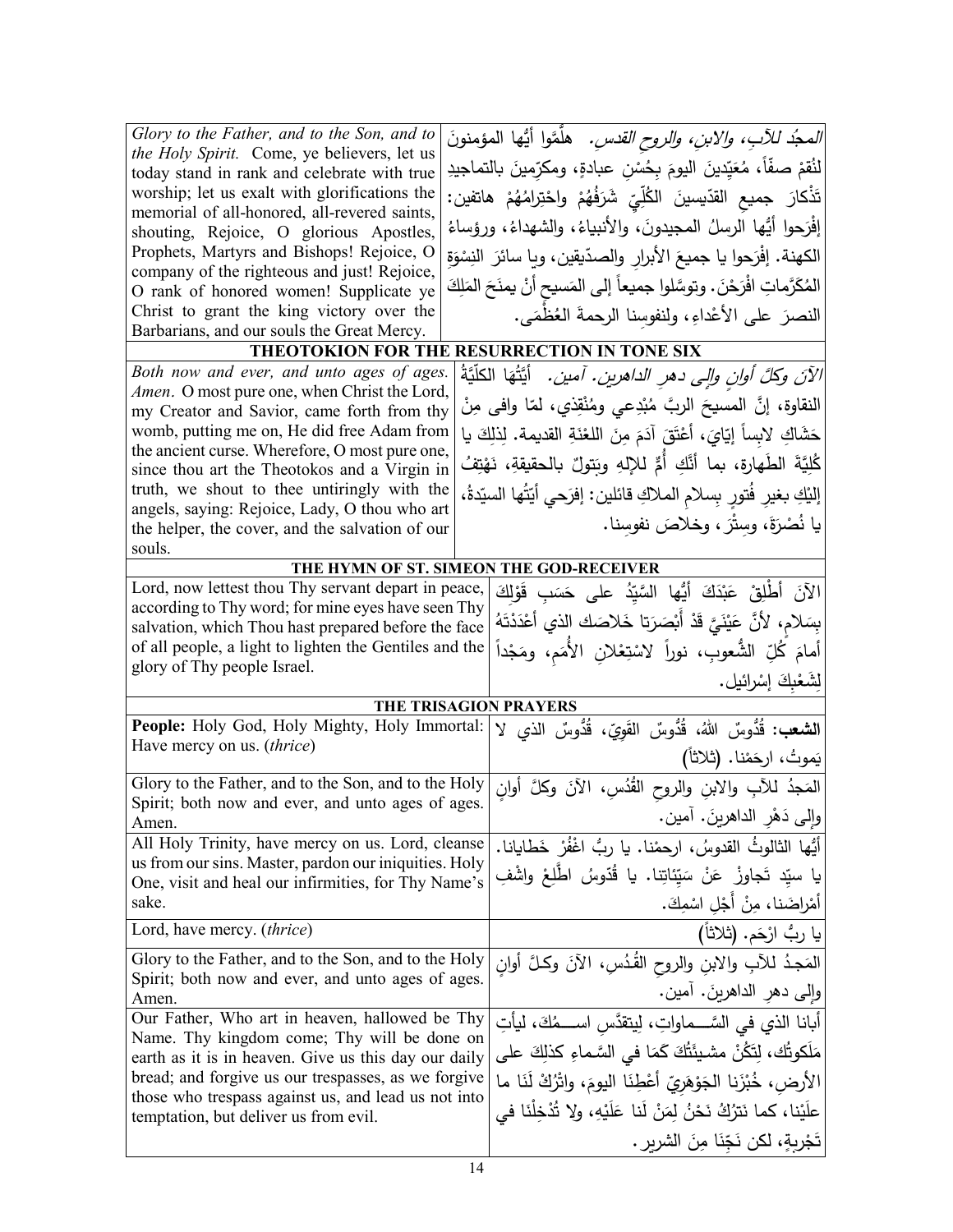| <b>Priest:</b> For thine is the kingdom, and the power,                                                                                                      | الكاهن: لأنَّ لَكَ المُلْكَ، والقُوَّةَ، والمَجْدَ، أيُّها الآبُ والإبنُ  |  |  |  |
|--------------------------------------------------------------------------------------------------------------------------------------------------------------|---------------------------------------------------------------------------|--|--|--|
| and the glory, of the Father, and of the Son, and<br>of the Holy Spirit, now and ever and unto ages                                                          | والروحُ القُدُسُ، الآنَ وكلَّ أوانِ وإلى دهرِ الداهرين.                   |  |  |  |
| of ages.                                                                                                                                                     |                                                                           |  |  |  |
| Choir: Amen.                                                                                                                                                 | ا <b>لجوقة:</b> آمين.                                                     |  |  |  |
|                                                                                                                                                              | RESURRECTIONAL APOLYTIKION IN TONE EIGHT                                  |  |  |  |
| From the heights Thou didst descend, O compassionate<br>انْحَدَرْتَ مِنَ العُلوّ يا مُتَحَنِّن، وقَبِلْتَ الدَّفْنَ ذا                                       |                                                                           |  |  |  |
| One, and Thou didst submit to the three-day burial, that<br>Thou might deliver us from passion; Thou art our life and                                        | الثَّلاثَةِ الأيام، لِكَيْ تُعْتِقَنا مِنَ الآلام، فَيا                   |  |  |  |
| our Resurrection, O Lord, glory to Thee.                                                                                                                     | حَياتَنا وقِيامَتَنَا، يا رَبُّ المَجْدُ لَك.                             |  |  |  |
| APOLYTIKION OF ALL SAINTS IN TONE FOUR                                                                                                                       |                                                                           |  |  |  |
| Glory to the Father, and to the Son, and to the Holy                                                                                                         | <i>المَحِدُ للآبِ والابنِ والروحِ القدسِ.</i> أيُّها المَسيحُ             |  |  |  |
| Spirit. Thy Church, O Christ God, hath regaled                                                                                                               | الإِلهُ، إِنَّ كَنيسَتَكَ مُتَسَرْبِلَةٌ بِدِماءِ شُهَدائِكَ الذينَ في    |  |  |  |
| herself in the blood of Thy Martyrs throughout the<br>entire world, as in porphyry and purple. Through                                                       |                                                                           |  |  |  |
| them she lifteth her voice crying: Turn with Thy                                                                                                             | الْعالَم كَبِرْفِيرَةٍ وأُرْجُوانِ، وبِهِمْ تُناديكَ قائِلَةً: وَجِّهْ    |  |  |  |
| compassion toward Thy people, and grant peace to                                                                                                             | رَأفتَكَ لِشَعْبِكَ، وامْنَح السَّلامَ لِعَبيدِكَ، وَهَبْ لِنُفوسِنا      |  |  |  |
| Thy city, and to our souls the Great Mercy.                                                                                                                  | الرَّحْمَةَ العُظْمي.                                                     |  |  |  |
| RESURRECTIONAL THEOTOKION IN TONE FOUR                                                                                                                       |                                                                           |  |  |  |
| Both now and ever, and unto ages of ages. Amen.<br>The Mystery which was hidden from everlasting                                                             | الآنَ وكلَّ أوانِ والِي دهرِ الـداهرينَ. آمين. [نَّ                       |  |  |  |
| and was unknown of the angels, O Theotokos, wast                                                                                                             | السِــــرَّ الخَفِيَّ مُنْــذُ الــدُهورِ ، غَيْرَ المَعْلومِ عِنْــدَ    |  |  |  |
| revealed through thee, to those who dwell upon                                                                                                               | المَلائِكة، بكِ ظَهَرَ ، يـا والِدَةَ الإِلَـهِ، لِلَّذينَ عَلـى          |  |  |  |
| earth. In that God, having become incarnate—in<br>unconfused union—of His own good will accepted                                                             | الأَرْض، إِذْ تَجَسَّدَ الإِلهُ بِاتِّحادٍ لا تَشَوُّشَ فيهِ. وقَبِلَ     |  |  |  |
| the Cross for our sake. Whereby He raised again the                                                                                                          | الصــــــليبَ طَوْعاً مِنْ أَجْلِنا، وبِهِ أقامَ المَجْبولَ أَوَّلاً،     |  |  |  |
| first created, and hath saved our souls from death.                                                                                                          | وخلَصَ مِنَ المَوْتِ نُفوسَنا.                                            |  |  |  |
|                                                                                                                                                              | <b>THE DISMISSAL</b>                                                      |  |  |  |
| Deacon: Wisdom!                                                                                                                                              | ا <b>لشماس:</b> حكْمَةٌ.                                                  |  |  |  |
| Choir: Father, bless!                                                                                                                                        | ا <b>لجوقة:</b> بارك يا أب.                                               |  |  |  |
| Priest: Christ our God, the Existing One, is blessed,                                                                                                        | ا <b>لكاهن:</b> المَسيحُ إلهُنا، الذي هو مُبارَكٌ كُلَّ حينِ،             |  |  |  |
| always, now and ever, and unto ages of ages.                                                                                                                 | الآنَ وكُلَّ أُوانِ وإِلَى دَهْرِ الداهرينِ.                              |  |  |  |
| <b>Choir:</b> Amen. Preserve, O God, the holy Orthodox                                                                                                       |                                                                           |  |  |  |
| faith and all Orthodox Christians, unto ages of ages.                                                                                                        | ا <b>لجوقة:</b> آمين. لِيُوَطِّدِ الرَّبُّ الإِلهُ الإِيمانَ المُسْتَقيمَ |  |  |  |
| Amen.                                                                                                                                                        | الرأي، مَعَ جَميع المَسيحيينَ الأَرْثوذُكْسيين، آمين.                     |  |  |  |
| Priest: Most-holy Theotokos, save us.                                                                                                                        | ا <b>لكاهن:</b> أَيّتُها الفائقُ قُدسُها والدةُ الإلهِ خَلِّصينا.         |  |  |  |
| Choir: More honorable than the Cherubim, and<br>more glorious beyond compare than the Seraphim,                                                              | ا <b>لجوقة:</b> يا مَنْ هِيَ أكرَمُ مِنَ الشاروبيم، وأرفَعُ مجداً         |  |  |  |
| thou who without corruption didst bear God the                                                                                                               | بغير قِياسٍ مِنَ الساراِفيمِ، التي مِنْ دونِ فَسادٍ وَلَدَتْ              |  |  |  |
| Word and art truly Theotokos: we magnify thee.                                                                                                               | كلِمَةَ الله، حقاً أنَّكِ والدةُ اﻹلهِ إيّاكِ نُعَظِّم.                   |  |  |  |
| ا <b>لكاهن:</b> المَجْدُ لَكَ أَيُّها المسيحُ الإِلهُ، يا رجاءَنا، المَجْدُ لَكَ.<br>Priest: Glory to Thee, O Christ our God<br>and our Hope, glory to Thee. |                                                                           |  |  |  |
| Choir: Glory to the Father, and to the Son,<br>ا <b>لجوقة:</b> المَجْدُ للأبِ والابنِ والروح القُدُسِ، الآنَ وكلَّ أوانِ                                     |                                                                           |  |  |  |
| and to the Holy Spirit; both now and ever,<br>وإلى دَهر الداهرينَ. آمين. يا رَبُّ ارْحَم. (ثلاثاً) باركْ يا أب.<br>and unto ages of ages. Amen. Lord, have   |                                                                           |  |  |  |
| mercy (thrice). Father, bless.                                                                                                                               |                                                                           |  |  |  |